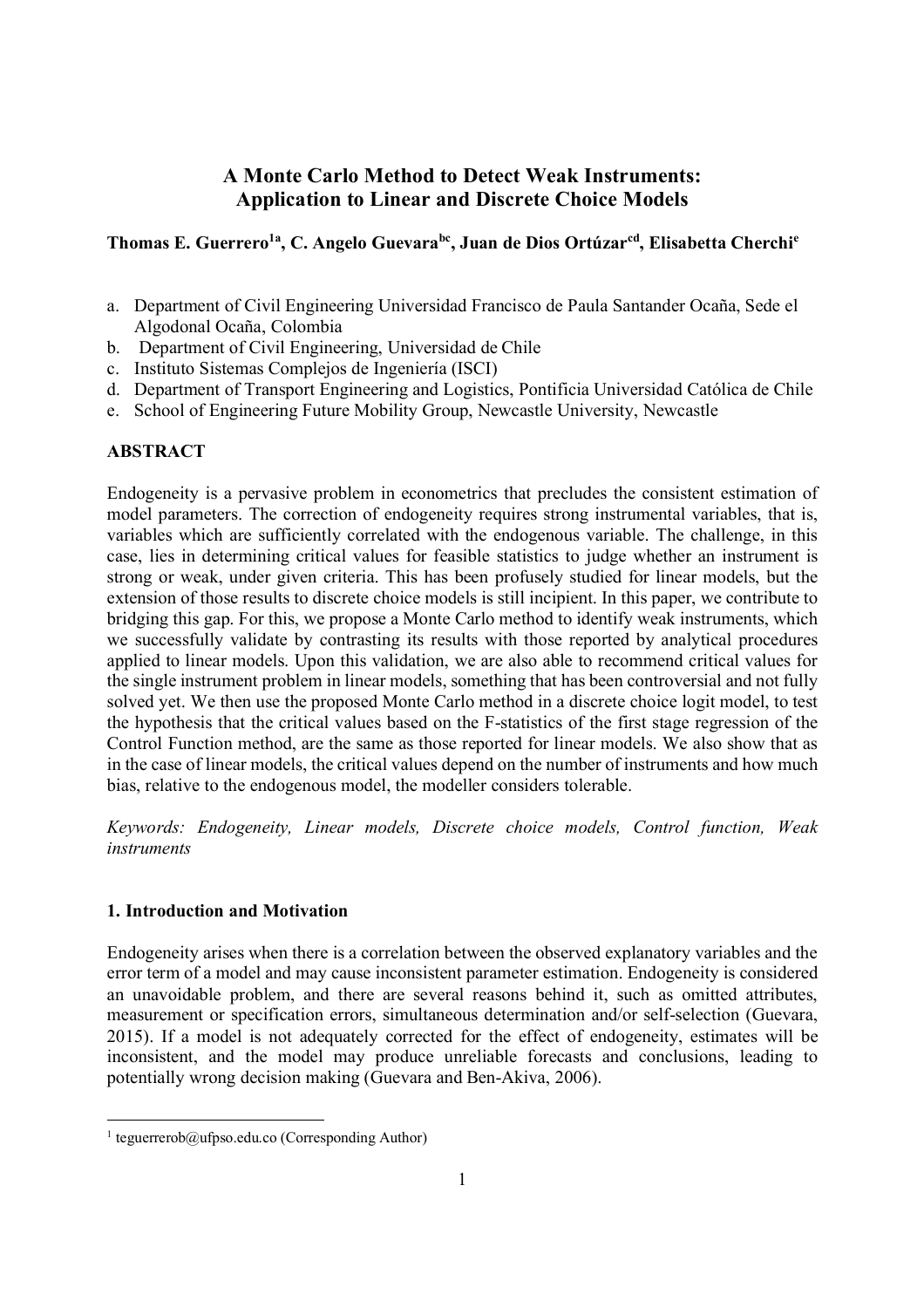The correction of endogeneity has been extensively studied in linear models (Wooldridge, 2010), but it has been less so in the case of Discrete Choice Models (DCM). DCM are popular in practice to model choices between discrete alternatives (Train, 2009). For example, DCM play a fundamental role in short, and long-term transport planning and policy formulation (Ortúzar and Willumsen, 2011) and are often used to model the third stage of the classic transport model (i.e., in the mode choice model). DCM are very susceptible to endogeneity problems in transport mode choice because it is common to have omitted attributes, measurement or specification errors, simultaneous determination and/or self-selection (Guerrero *et al*., 2020). Notwithstanding, DCM are often used in many other research areas, such as safety (Rizzi and Ortúzar, 2006), environmental studies (Hess and Beharry-Borg, 2012), urbanism (Torres *et al*., 2013) and residential location (Hurtubia and Bierlaire, 2014), so addressing this issue may have widespread implications.

Some approaches have been proposed in the literature to correct for endogeneity in DCM. The most accredited methods are Control Function - CF (Heckman, 1978), Latent Variables - LV (Walker and Ben-Akiva, 2002), Maximum Likelihood (Park and Gupta, 2009; Train, 2009), Berry, Levinsohn and Pakes - BLP - model (Berry *et al*., 1995), Proxies (Guevara, 2015), and Multiple Indicator Solutions - MIS (Guevara and Polanco, 2016). In particular, the CF method presents advantages in many cases, given its easy application, low consumption of computational resources and its ability for correcting endogeneity at the individual level (Guevara, 2015). In practice, the CF approach has been widely used to correct for endogeneity in DCM, among others, by Guerrero *et al*. (2020), Lurkin *et al*. (2017), Mumbower *et al*. (2014) and Wen and Chen (2017), to obtain consistent estimators of the model parameters.

However, like most methods to correct for endogeneity, CF usage involves the challenge of obtaining proper *instruments* (also called instrumental variables – IV; Bresnahan, 1997; Guevara, 2015). The problem is that the instruments must fulfil two seemingly conflicting requirements: (*i*) be correlated with the endogenous variable (relevance condition), and (*ii*) be independent of the DCM error term (exogeneity condition). The *exogeneity condition* for DCM has been recently studied by Guevara (2018) using over-identification tests. In turn, the *relevance condition* has only been incipiently analysed in this context, a gap we contribute to bridge in this article.

The relevance condition is studied in terms of the strength or weakness of the instruments. An instrument is said to be strong when it is sufficiently correlated with the endogenous variable so that it allows estimating consistent parameters. On the other hand, a weak instrument will have poor/slight correlation with the endogenous variable, an undesirable situation that may lead to inconsistent estimates as well (Stock and Yogo, 2005). Correcting endogenous models with weak instruments may lead to models with even worse performance than uncorrected ones (Staiger and Stock, 1997).

The challenge in assessing the relevance condition lies in determining *critical values* (CV), for feasible statistics that can be calculated from available data that allow judging whether an instrument is strong or weak, under certain criteria. Although identifying of weak instruments for correcting endogeneity has been profusely studied in linear models (Stock and Yogo, 2005), it needs to be studied in more depth for DCM. This aspect is relevant because DCM play a vital role in modelling demand and many different subject areas.

This paper proposes an alternative empirical approach to detect weak instruments in linear models and DCM, using Monte Carlo simulation. For this, we extend and adapt the Monte Carlo methodology proposed by Guevara and Navarro (2015), which is based on the criteria of *relative bias* (RB) proposed by Stock and Yogo (2005). As a first step, we validated our empirical approach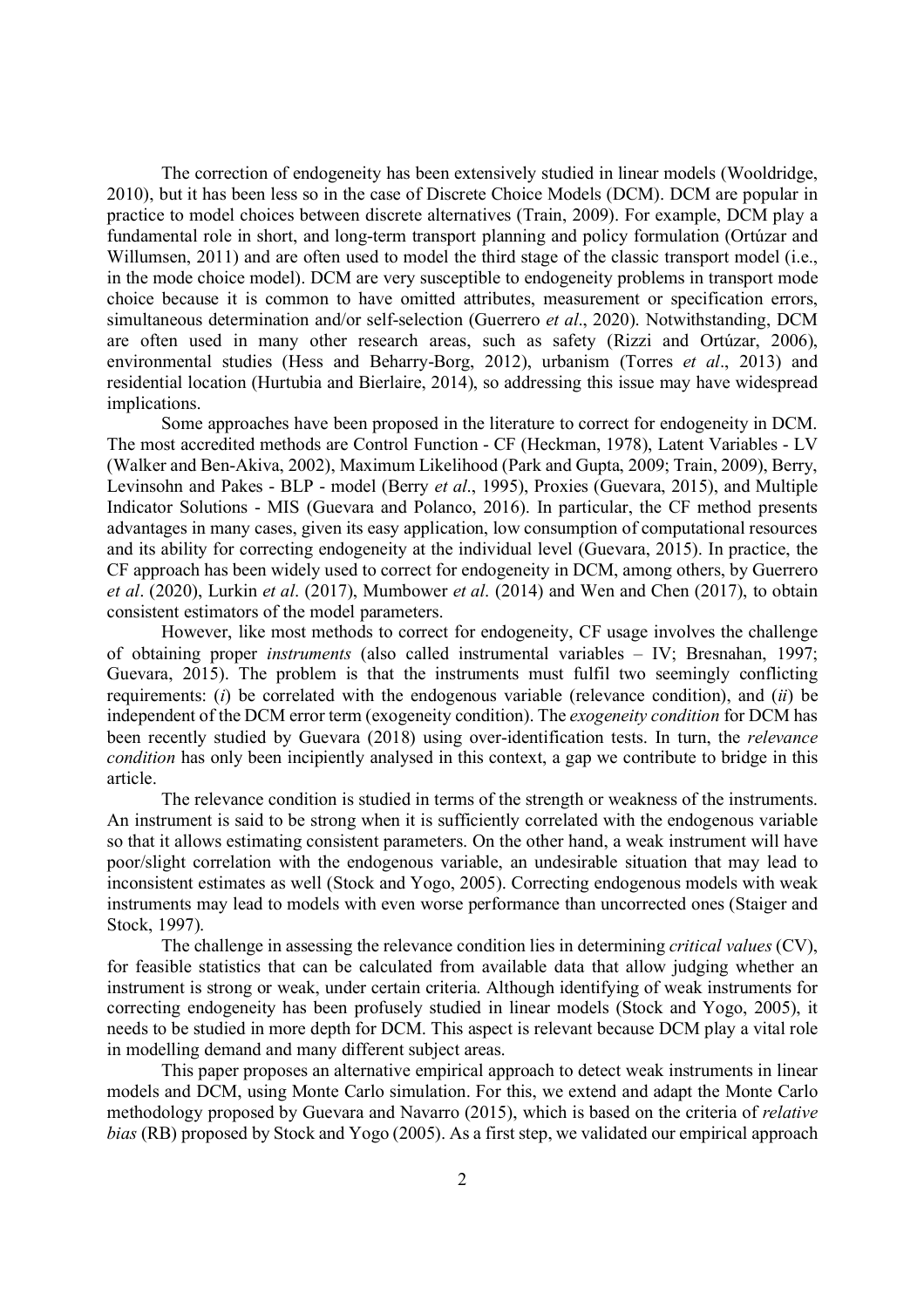in linear models and compared them with critical values achieved by Stock and Yogo (2005) and Skeels and Windmeijer (2018) from analytic derivations. Then we tabulate the CV that allows determining if an instrument is weak or not, in the case of a DCM for a single endogenous regressor, varying the number of instruments  $(k_z)$  used, and how much RB the modeller considers tolerable. In our article, we corroborate Skeels and Windmeijer (2018) results for two instruments and present results for the single instrument problem, for both linear and DCM. This extension is relevant for practice because, in many real situations, it is challenging even to get one proper instrument.

The rest of the paper is organised as follows. Following this introduction, the Methodological framework section is divided into two parts, beginning with an overview of the related literature, followed by a detailed account of the two state-of-the-art works for linear models, Stock and Yogo (2005) and Skeels and Windmeijer (2018). Then, the third section describes the alternative Monte Carlo method proposed to test for weak instruments and its application to linear models, which serves as a validation, with the addition of the single instrument case. The fourth section presents the application of the proposed Monte Carlo method to test for weak instruments extended and adapted to DCM. Finally, section 5 presents our main conclusions.

## **2. Methodological Framework**

In this section, we present an overview of the literature about the weak instruments problem, highlighting the main findings to date for linear models and DCM. Then, we describe in detail state of the art to detect weak instrument in linear models.

### **2.1 Literature overview**

The estimation of inconsistent parameters in endogenous models due to the weakness of the proposed instruments was a research gap pending in econometric modelling until the 1980s. Phillips (1989), seems to have been the first to put attention on the distributional consequences of using weak instruments. Mainly, this research highlighted the severe problems that may arise when the instruments are not able to satisfy the relevance condition. If the instruments are not correlated "enough" with the endogenous variables, then the model is only partly identified and conventional asymptotic breaks down. Later, Nelson and Startz (1990a, 1990b) and Bound *et al*. (1995) warned about this severe econometric anomaly and the consequences if it was not corrected. At the end of the 90s, Shea (1997) and Godfrey (1999), suggested using the coefficient of determination  $(R^2)$  of the first stage of the two-stage least-squares (TSLS) method as a measure to establish the weakness/strength of the instruments to correct for endogeneity. Initially,  $R^2$  was considered a useful measure of the relevance condition for univariate models, but it was warned that it could be misleading when there are multiple endogenous variables. Staiger and Stock (1997) were the first to define a "*rule of thumb*" coming from an asymptotic distribution resulting from weak instrument problem. This rule established that an instrument is weak when the first-stage F-statistic is less than ten. On the other hand, findings of Zivot *et al*. (1998) recommended to check the performance of the first-stage regression and then making an inference based on likelihood ratio (LR) or Lagrange multiplier (LM) statistics. To apply the tests appropriately, they suggested a correction based on the degrees-of-freedom of the model in the overidentified case.

More recently, Stock and Yogo (2005) formalized further the analysis of the weak instruments problem for linear regression. Their fundamental contribution was to determine the CV for identifying weak instruments based on two unambiguous criteria: *Relative Bias* (RB) and *Size Distortion* (SD) of the Wald (1943) test. If there is one endogenous variable, then the CV are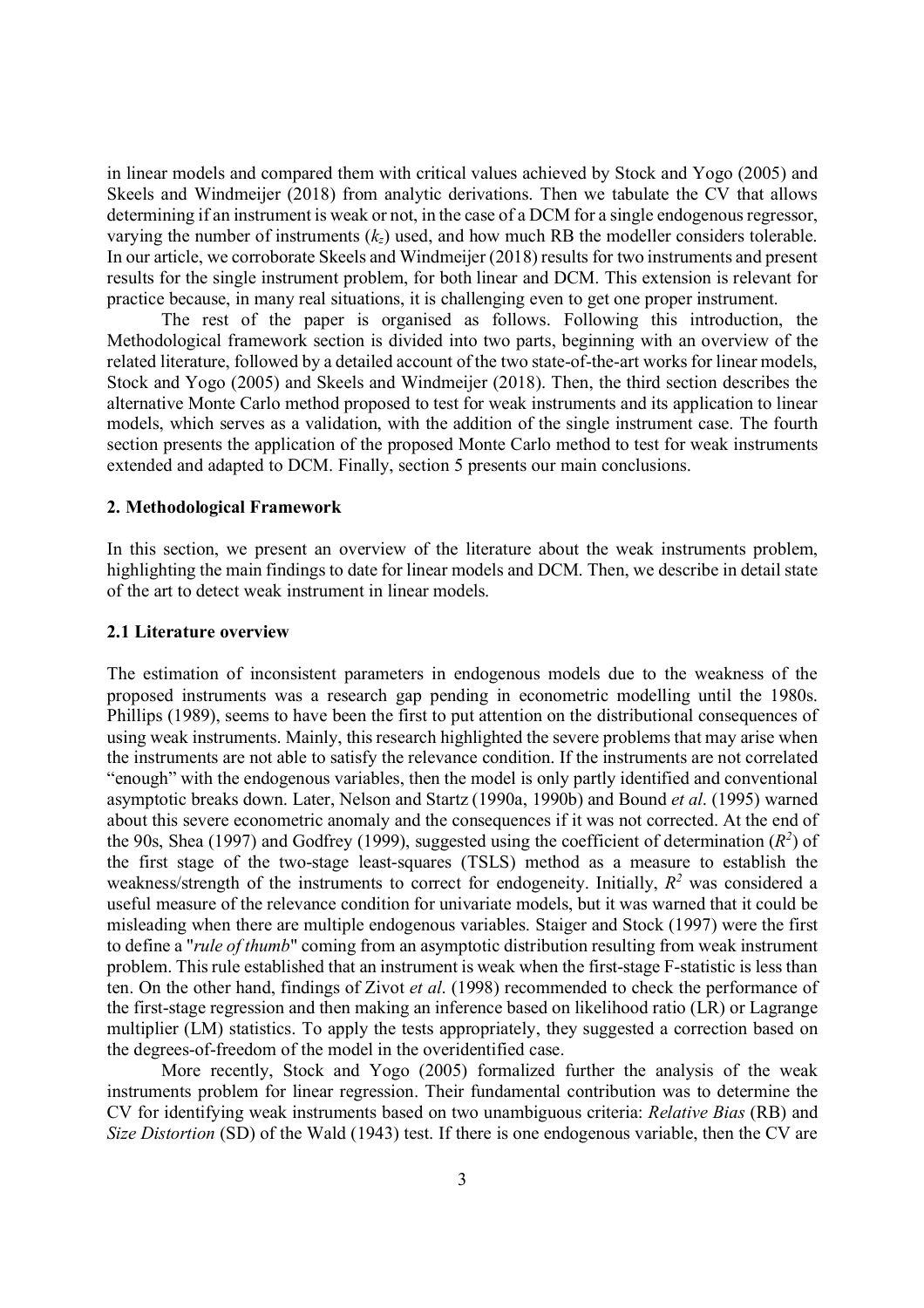obtained using the first-stage F-statistic as a performance measure to test whether the instruments are weak (Sanderson and Windmeijer, 2016). For the case of two or more endogenous variables, the Cragg and Donald (1993) statistic is used. The CV tabulated by Stock and Yogo (2005) depend on the estimator (TSLS, LIML or Fuller-*k*) that the modeller is using, the number of instruments, the number of endogenous regressors, and how much bias or distortion (5%, 10% or more) the modeller considers tolerable. However, a practical difficulty of this approach is the analytic derivation, because the CV are reached from the evaluation of a non-straightforward integral, requiring Monte Carlo simulation to solve it. To address this limitation, later Skeels and Windmeijer (2018) proposed an analytical closed-form solution of the integral, which they evaluated numerically using MATLAB (MathWorks, 2016). This finding allowed them to extend the CV results of Stock and Yogo (2005) to include more variation in the number of instruments and degree of RB. Andrews *et al*. (2019) did a complete literature review about the detection of weak instruments and the construction of robust confidence sets, focusing mainly on their practical importance.

Research about the identification of weak instruments in DCM is scarce. Dufour and Wilde (2018) used Monte Carlo experiments to measure the performance of the Wald and LR tests when Probit models are under the effects of weak instruments. Also, some findings have determined that the Wald test exhibits large levels of distortion (over-reject the null hypothesis or Error type I) under weak instruments in DCM implying that this test is unreliable (Magnusson, 2007; Dufour and Wilde, 2018). As it will be shown later, our approach to the problem is different. Following an idea preliminarily explored by Guevara and Navarro (2015), we reconstruct the empirical distribution of the F-statistics under weak instruments in DCM, and are able to find CV depending on the number of instruments used and the level of RB the analyst is willing to tolerate.

### **2.2. State of the art on testing for weak instrument in linear models**

Now we describe in more detail the framework proposed for linear models by Stock and Yogo (2005), and improved by Skeels and Windmeijer (2018), and report their findings, which we will use as a benchmark for validation, in more depth. The methodological development is shown only for a single endogenous variable in a linear model, given that this is the case we can extend for DCM using the Monte Carlo approach described in Section 3.

Consider the linear model shown in (1) and the reduced form for the explanatory variable *x* in  $(2)$ :

| $y = \theta x + \epsilon$ | (1) |
|---------------------------|-----|
| $x = \pi z + \Delta$      | (2) |

where *y*,  $\Delta$  and  $\epsilon$  are *N\*1* vectors, *N* is the number of observations. *x* is a matrix of regressors of dimension  $N^*k_x$ , where  $k_x$  corresponds to the number of regressors; on the other hand, *z* is an  $N^*k_z$ matrix of exogenous variables, hereafter labelled as instruments (or instrumental variables), and  $\theta$ and  $\pi$  are parameters to estimate.

For this model, endogeneity arises when the conditional expectation  $E(\epsilon | \Delta) \neq 0$ ; therefore, *x* is correlated with  $\epsilon$  in (1) because  $\Delta$  and  $\epsilon$  have some level of correlation ( $\rho$ ). Note also that *z* is correlated with *x* through (2), but not with  $\epsilon$  in (1); thereby, *z* is a proper instrument for *x*. The value of the parameter  $\pi$  represents the level of weakness/strength of the instrument (Staiger and Stock 1997).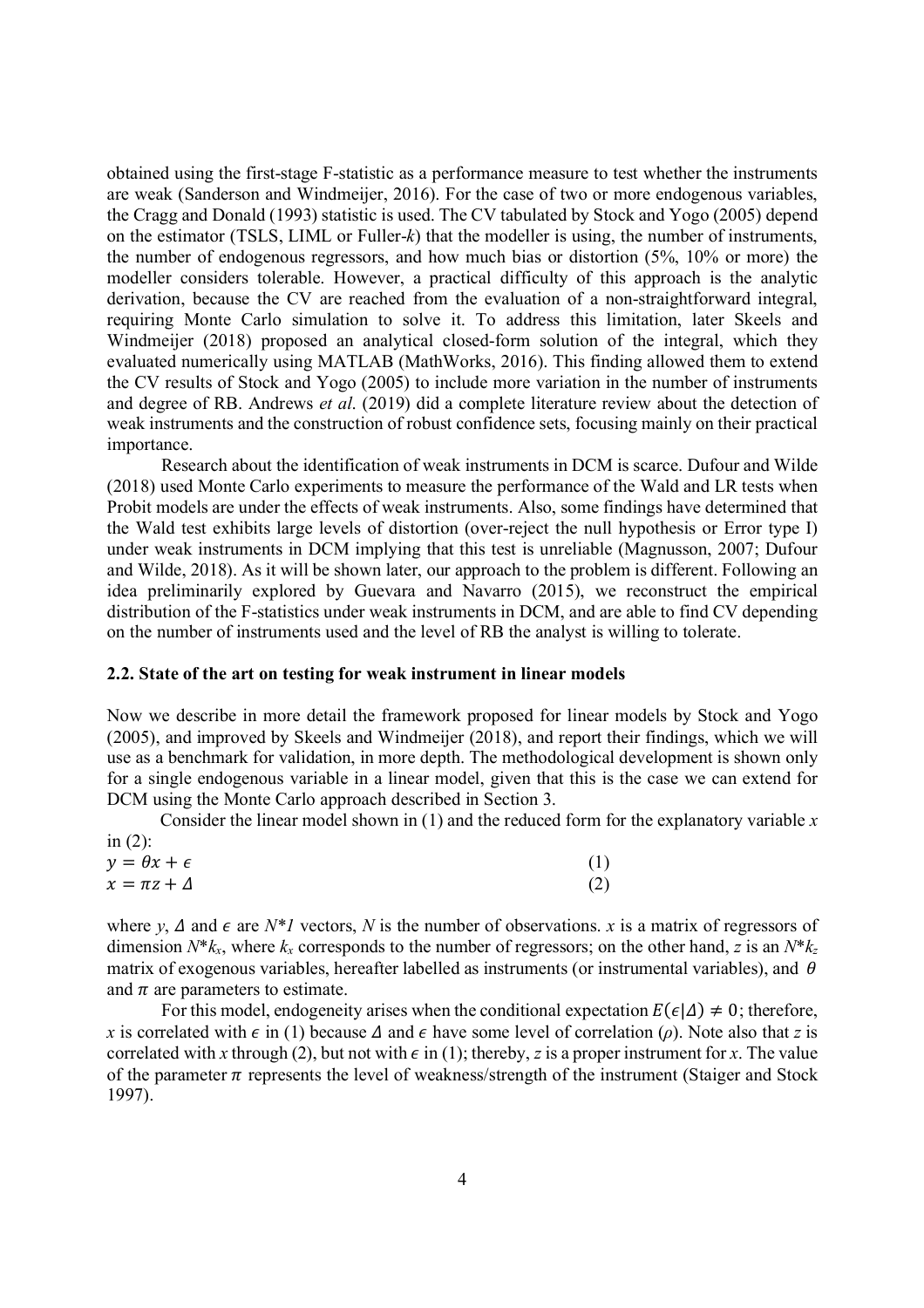Stock and Yogo (2005) propose two quantitative criteria to detect weak instruments. Both criteria are derived for the estimator of one or more endogenous regressors. The first is based on the maximum estimator bias, and it is named as *relative bias* (RB), whereas the second is related to the maximum Wald test's *size distortion* (SD). For our research, we focus on the former, which is defined as the absolute value of the ratio between the bias of the corrected model and the bias of the endogenous model, as shown in (3):

$$
RB = \left| \frac{E[\hat{\theta}_{TSLS}] - \theta}{E[\hat{\theta}_{OLS}] - \theta} \right| \tag{3}
$$

where  $\theta$  is the population (or true) parameter,  $\hat{\theta}_{TSLS}$  is the parameter estimated using TSLS (i.e., corrected for endogeneity) and  $\hat{\theta}_{OLS}$  is the endogenous (non-corrected) parameter determined using Ordinary Least Square (OLS). Stock and Yogo (2005) used weak instruments asymptotic to determine the degree of RB corresponding to a 5% significance level of the first-stage F-statistic, for the null hypothesis that the coefficients of all the instruments were equal to zero.

The F-statistic, in general, is used to test the null hypothesis  $(H_0)$  that a linear restriction of the model parameters is true. The statistic is calculated from the *sum of squared residuals* of both the restricted model  $(SSRR)$  and of the unrestricted model  $(SSRU)$ , that is, where the restrictions are not imposed. The restricted model, in this case, corresponds to a model in which the coefficients of all the instruments are zero and, thus, the F-statistic is calculated as follows:

$$
F = \frac{(SSRR - SSRU)}{SSRU} \xrightarrow{(N-K)} \frac{d}{k_z} \chi^2_{k_z} \,, \tag{4}
$$

where  $K$  and  $k_z$  stand for the number of variables in the unrestricted model, and the number of restrictions imposed, respectively. The intuition behind the test is that, if the restrictions are true, SSRR should be similar to SSRU and thus the statistic should be close to zero. On the contrary, the null hypothesis can be rejected (Ortúzar and Willumsen, 2011). The F-statistics follows a  $\chi^2_{df}$  with degrees of freedom equal to the number of instruments  $k_z$ .

The critical values determined by this approach (Stock and Yogo, 2005; Skeels and Windmeijer, 2018) for a single endogenous regressor are shown in Table 1. We reproduce these values in detail because we will use them to contrast our results on weak instruments for DCM.

| $\tilde{}$<br>$k_z$ | RB (Stock and Yogo, 2005) |       |       |                          |      |                          |      | RB (Skeels and Windmeijer, 2018) |       |       |      |      |      |      |  |  |
|---------------------|---------------------------|-------|-------|--------------------------|------|--------------------------|------|----------------------------------|-------|-------|------|------|------|------|--|--|
|                     | 0.01                      | 0.05  | 0.10  | 0.15                     | 0.20 | 0.25                     | 0.30 | 0.01                             | 0.05  | 0.10  | 0.15 | 0.20 | 0.25 | 0.30 |  |  |
| $\overline{c}$      |                           |       |       |                          |      |                          | ۰    | 11.57                            | 9.02  | 7.85  | 7.14 | 6.61 | 6.19 | 5.83 |  |  |
| 3                   |                           | 13.91 | 9.08  | $\overline{\phantom{a}}$ | 6.46 | $\blacksquare$           | 5.39 | 46.32                            | 13.76 | 9.18  | 7.52 | 6.60 | 5.96 | 5.49 |  |  |
| 4                   |                           | 16.85 | 10.27 | $\overline{\phantom{a}}$ | 6.71 | $\overline{\phantom{0}}$ | 5.34 | 63.10                            | 16.72 | 10.23 | 7.91 | 6.67 | 5.88 | 5.32 |  |  |
| 5                   |                           | 18.37 | 10.83 | $\overline{\phantom{a}}$ | 6.77 | $\overline{\phantom{0}}$ | 5.25 | 72.55                            | 18.27 | 10.78 | 8.11 | 6.71 | 5.82 | 5.19 |  |  |
| 6                   |                           | 19.28 | 11.12 | $\overline{\phantom{a}}$ | 6.76 | $\overline{\phantom{0}}$ | 5.15 | 78.59                            | 19.19 | 11.08 | 8.21 | 6.70 | 5.75 | 5.09 |  |  |
| 7                   |                           | 19.86 | 11.29 | -                        | 6.73 | $\overline{\phantom{a}}$ | 5.07 | 82.75                            | 19.79 | 11.25 | 8.25 | 6.67 | 5.69 | 5.01 |  |  |
| 8                   | -                         | 20.25 | 11.39 | $\overline{\phantom{a}}$ | 6.69 | $\overline{\phantom{0}}$ | 4.99 | 85.78                            | 20.20 | 11.36 | 8.26 | 6.64 | 5.63 | 4.93 |  |  |
| 9                   |                           | 20.53 | 11.46 | $\overline{\phantom{a}}$ | 6.65 | $\overline{\phantom{a}}$ | 4.92 | 88.07                            | 20.49 | 11.42 | 8.25 | 6.60 | 5.58 | 4.87 |  |  |
| 10                  |                           | 20.74 | 11.49 | $\overline{\phantom{a}}$ | 6.61 | $\overline{\phantom{a}}$ | 4.86 | 89.86                            | 20.70 | 11.46 | 8.24 | 6.56 | 5.52 | 4.81 |  |  |
| 11                  |                           | 20.90 | 11.51 | $\overline{\phantom{a}}$ | 6.56 | $\overline{\phantom{a}}$ | 4.80 | 91.30                            | 20.86 | 11.49 | 8.22 | 6.53 | 5.48 | 4.76 |  |  |
| 12                  |                           | 21.01 | 11.52 | $\overline{\phantom{a}}$ | 6.53 | $\overline{\phantom{a}}$ | 4.75 | 92.47                            | 20.99 | 11.50 | 8.20 | 6.49 | 5.43 | 4.71 |  |  |
| 13                  |                           | 21.10 | 11.52 | -                        | 6.49 | $\overline{a}$           | 4.71 | 93.43                            | 21.08 | 11.50 | 8.17 | 6.46 | 5.39 | 4.67 |  |  |
| 14                  |                           | 21.18 | 11.52 | ۰.                       | 6.45 | $\overline{\phantom{0}}$ | 4.67 | 94.25                            | 21.16 | 11.50 | 8.15 | 6.42 | 5.36 | 4.63 |  |  |
| 15                  |                           | 21.23 | 11.51 | -                        | 6.42 | $\overline{\phantom{a}}$ | 4.63 | 94.94                            | 21.22 | 11.49 | 8.13 | 6.39 | 5.32 | 4.59 |  |  |
| 20                  |                           | 21.38 | 11.45 | -                        | 6.28 | $\overline{\phantom{a}}$ | 4.48 | 97.25                            | 21.37 | 11.44 | 8.02 | 6.26 | 5.18 | 4.45 |  |  |
| 25                  |                           | 21.42 | 11.38 | $\overline{\phantom{a}}$ | 6.18 | $\overline{\phantom{a}}$ | 4.37 | 98.53                            | 21.42 | 11.38 | 7.93 | 6.16 | 5.08 | 4.35 |  |  |
| 30                  |                           | 21.42 | 11.32 | -                        | 6.09 |                          | 4.29 | 99.31                            | 21.42 | 11.31 | 7.85 | 6.08 | 5.00 | 4.27 |  |  |

**Table 1 CV of first-stage 95% F-statistic to detect weak instruments for a single endogenous regressor in linear models**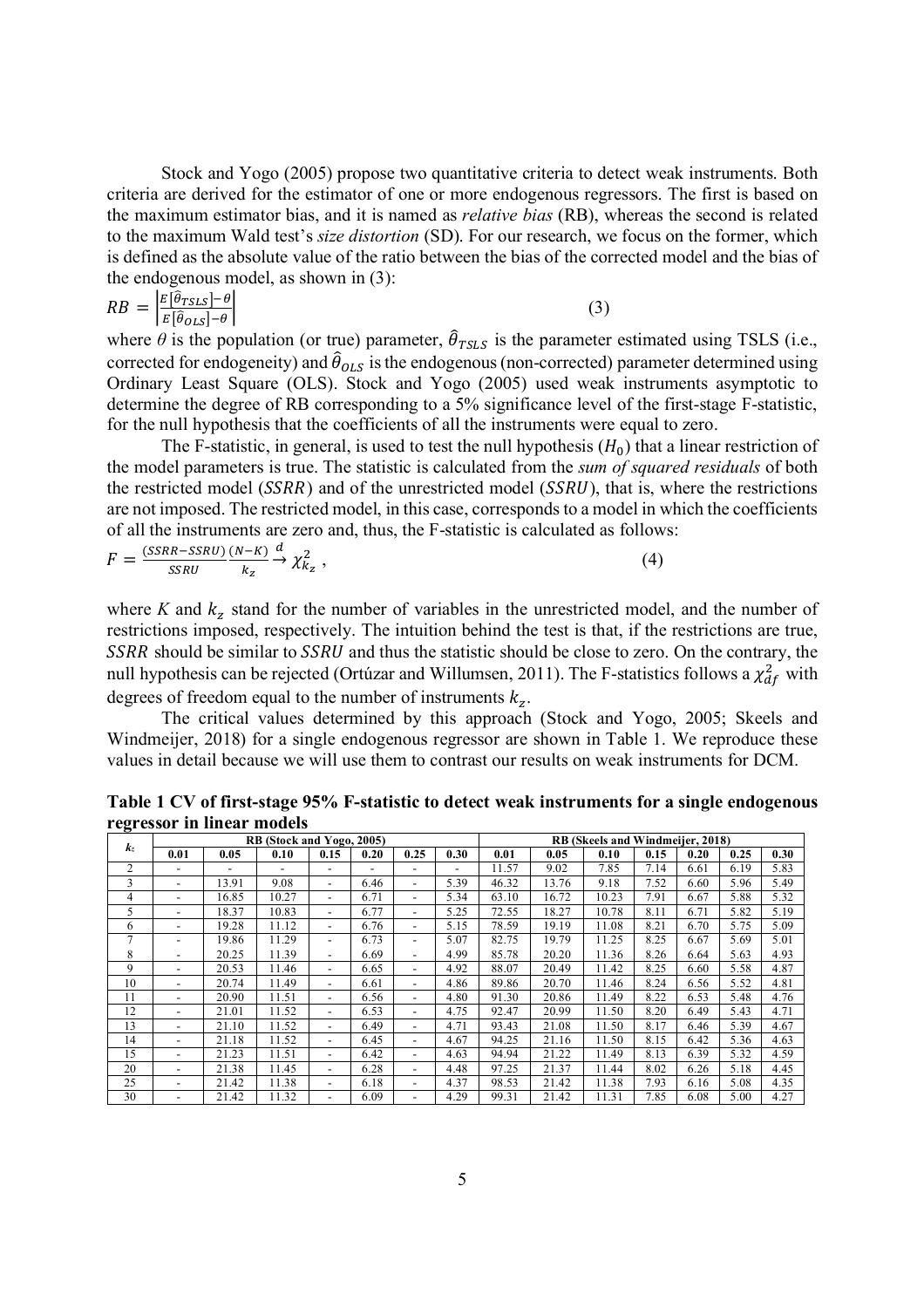Various things can be noted in Table 1. The first is that the critical values depend on *kz* and RB, and that they grow with the former, and decrease with the latter. This implies that as more instruments are used, a larger F-statistic of the first stage is needed to attain a certain degree of RB and, the more tolerant the researcher is with the RB, the less demanding the F-statistic becomes. Also, note that Stock and Yogo do not show CV for RB of 0.01, 0.15 and 0.25; whereas these are shown by Skeels and Windmeijer. Besides, the CV of Stock and Yogo start at  $k<sub>z</sub>=3$ , whereas those of Skeels and Windmeijer start from *kz*=2.

#### **3. An alternative Monte Carlo method to test for weak instruments in linear models**

This section extends and improves a methodological approach proposed by Guevara and Navarro (2015). Instead of relying on asymptotic theory, we use the Monte Carlo simulation to obtain an empirical distribution of the first stage's F-statistics of the CF method for the desired RB. We then retrieve the percentile 95th, which we considered is the critical value. In the simulation, the desired RB is achieved by modifying one of the model parameters. We apply the correction using the CF approach instead of the TSLS.

We begin validating the Monte Carlo approach by contrasting the results attained for the linear model, with those that have been obtained from analytical methods in recent literature. Afterwards, we apply the proposed method to a binary logit model, results that can be generalized as will be seen later. Besides, as explained before, in both cases we study the single instrument problem.

The idea behind this process is to construct an experimental setting to validate the methodological approach in the case of linear models and then to extend it to the case of DCM. For this, we will consider the linear model shown in (5) and the reduced form in (6) for an explanatory variable  $t$ , which will be regarded as the only endogenous variable in this example. The aim of this model is to emulate the analytic process carried on by Stock and Yogo (2005) and then improved by Skeels and Windmeijer (2018).

$$
y = \theta_0 + \theta_c c + \theta_t t + \epsilon \tag{5}
$$

 $t = \pi_0 + \pi_{z1}z_1 + \pi_{z2}z_2 + \Delta$  (6) where c and t are the independent variables of the linear model, y is the dependent variable and  $\epsilon$ is the error term; on the other hand, the reduced form  $(6)$  for the explanatory variable t is explained by the intercept term  $(\pi_0)$ , a couple of instruments  $z_1$  and  $z_2$ , and  $\Delta$  (error term). For illustrative purposes, we will consider only two instruments because this is the minimum number of instruments reported in the RB estimates by Skeels and Windmeijer (2018). Nevertheless, the CF method requires at least one instrument for each endogenous variable to correct for endogeneity. As it will be shown later, the findings achieved for this validation process were estimated up to fifteen instruments, which seems to be a proper maximum in practical terms.

For the simulation, the data were generated for the maximum level of correlation  $(\rho=1)$ between  $\epsilon$  and  $\Delta$ ; in this way, t and  $\epsilon$  are correlated in (5) and, therefore, endogeneity arises. The variable y was constructed as a function of c, t and  $\epsilon$ , with coefficients  $\theta_0 = \theta_t = \theta_c = 2$ .  $\Delta$ , c and  $\epsilon$  were simulated using independent and identically (*iid*) Normal (0,2) draws, whereas  $z_1$  and  $z_2$ distributed Normal (0,1) and the intercept term  $\pi_0 = 1$ . The difference between the variances is due only to wanting to give less variability in the instruments than in the other variables. This fact should not affect the results of our simulation.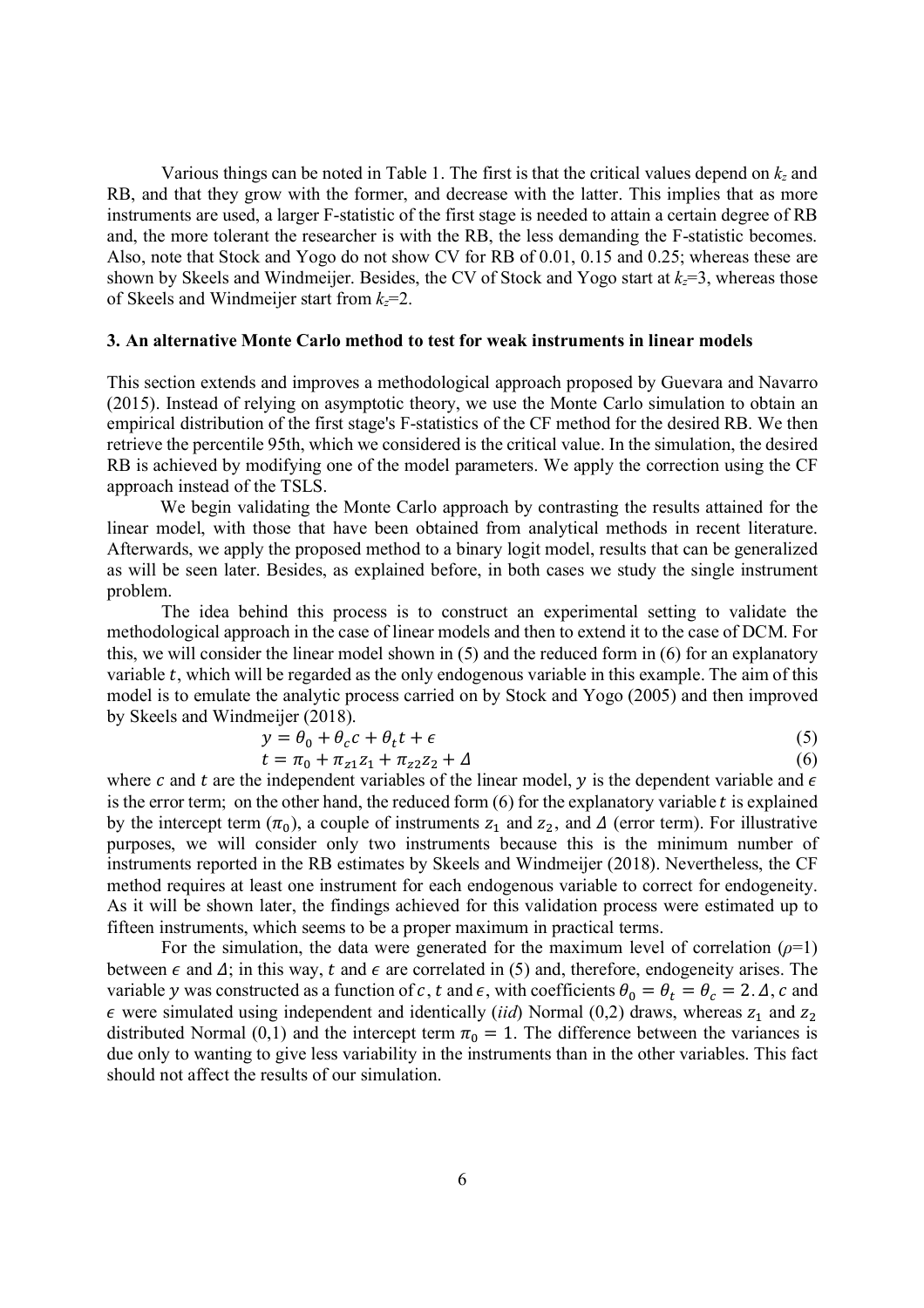The methodological approach for the validation stage is based on the estimation of two linear models: an endogenous and a corrected one. This is because we need to estimate the RB shown in (3). We use the superscript *END* and *CF* to denote if the vector of parameter estimates comes from the endogenous or the corrected model, respectively. The endogenous model is estimated by OLS following the functional form shown in (7), without correcting for endogeneity:  $y = \hat{\theta}_0^{END} + \hat{\theta}_c^{END}c + \hat{\theta}_t^{MD}$  $_{t}^{END}t + \epsilon$  (7)

We then use the two-stage CF approach (Wooldridge, 2010) to obtain the estimated parameters of the corrected model. In the first stage shown in  $(8)$ , the residuals  $(\hat{\phi})$  are obtained from the OLS regression of the endogenous  $t$  on the exogenous variables  $(c)$  and the instruments  $(z_1$  and  $z_2$ ). Then, in the second stage shown in (9), we estimate the linear model considering the residuals  $(\hat{\varphi})$  as explanatory variables:

$$
t = \phi_0 + \hat{\phi}_{z1} z_1 + \hat{\phi}_{z2} z_2 + \hat{\phi}_c c + \varphi \xrightarrow{OLS} \hat{\varphi} = t - \hat{t}
$$
  
\n
$$
y = \hat{\theta}_0^{CF} + \hat{\theta}_c^{CF} c + \hat{\theta}_t^{CF} t + \hat{\theta}_{\hat{\varphi}}^{CF} \hat{\varphi} + \epsilon
$$
\n(8)

The estimation of the parameters of the endogenous and corrected models is done through an iterative process, modifying the power of the instruments by adjusting  $\pi_{z1}$  and  $\pi_{z2}$  in (6) until reaching the desired RB  $(RB^{obj})$ . The iterative process flowchart is shown in Figure 1(a). The subscript *j* is used to highlight that  $\pi_z$  in (6) is changed *j* times until it reaches the desired  $\overline{RB}^j$ , which corresponds to the average of the  $RB_m^j$ .



Figure 1 Iterative process flowchart to reach the  $\overline{RB}^j$  desired in (a) linear and (b) DC models

The initial value of  $\pi_z$ ,  $RB^{obj}$  and the maximum number of times that the process will be repeated  $(r)$ , must be defined by the modeller. The process is repeated  $m$  times for a set of fixed instrument vectors and a given value of  $\pi^j_z$ , which is the same for all instruments analysed. For each  $\pi^j_z$ , the RB<sup>j</sup><sub>m</sub> and  $F^j_m$  statistic are estimated *m* times (i.e., as many times as the experiment is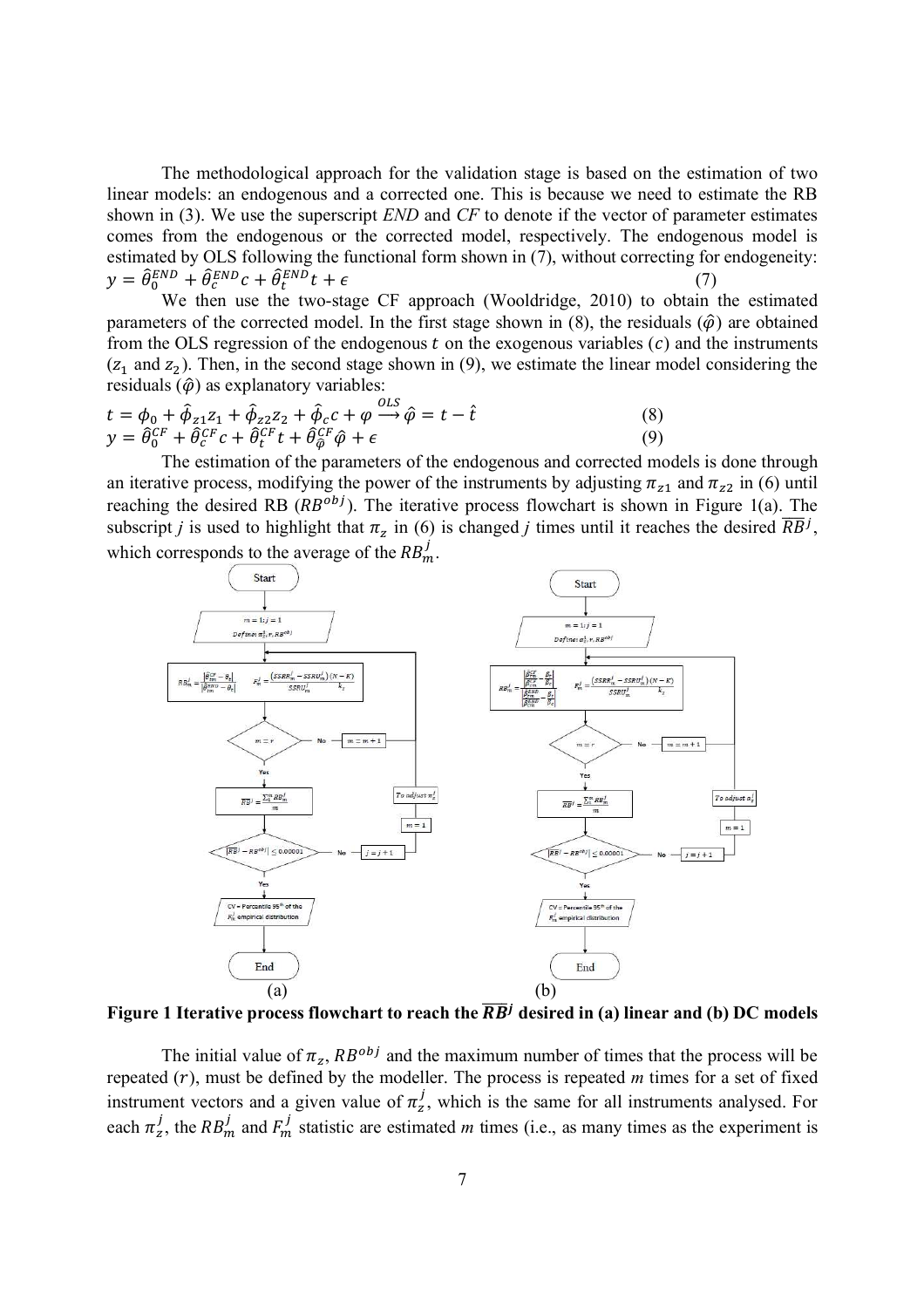repeated). Following this approach, for a given set of instruments and a desired RB, we obtain an empirical distribution of  $F_m^j$ , from the *m* repetitions, enabling us to compute the percentile 95th. This value will correspond to the critical value for the  $\overline{RB}^j$  that the modeller is willing to tolerate for the respective number of instruments *kz* used to correct endogeneity. Note that the definition of  $RB_m^j$  in Figure 1(a) is given by (3).

We used the iterative process shown in Figure  $1(a)$  for estimating the CV and then compared our values with those put forward by Stock and Yogo (2005), and Skeels and Windmeijer (2018) for linear models using analytical methods. Our CV were reached for a sample size of 10.000 individuals. The number of repetitions can vary depending on the precision wanted. We considered precision of 0.05 or less on the CV was enough for our results. This fact allowed us to report until one decimal for the CV, for comparison purposes. To achieve this level of precision, we had to perform up to 78,000 simulations, which were subsampled in sets of 100 repetitions. In this way, we obtained 780 values to estimate the mean, median and 95% confidence interval (CI) for the CV, for a single endogenous regressor in a linear model. These values are summarized in Table 2.

|                          | $RB = 0.05$       | $RB = 0.10$                                                                       | $RB = 0.15$     | $RB = 0.20$     | $RB = 0.25$     | $RB = 0.30$     |  |  |
|--------------------------|-------------------|-----------------------------------------------------------------------------------|-----------------|-----------------|-----------------|-----------------|--|--|
| Number of<br>instruments |                   | Mean Median   Mean Median   Mean Median   Mean Median   Mean Median   Mean Median |                 |                 |                 |                 |  |  |
|                          | [CI]              | <b>ICII</b>                                                                       | [CI]            | CI              | [CI]            | ICII            |  |  |
| $\overline{2}$           | 8.9<br>8.9        | 7.6<br>7.6                                                                        | 6.9<br>6.8      | 6.5<br>6.4      | 6.1<br>6.0      | 5.8<br>5.8      |  |  |
|                          | $[7.37 - 10.82]$  | $[5.89 - 9.41]$                                                                   | $[5.56 - 8.57]$ | $[5.2 - 8.12]$  | $[4.88 - 7.52]$ | $[4.47 - 7.24]$ |  |  |
| $\overline{3}$           | 13.5<br>13.5      | 8.9<br>9.0                                                                        | 7.4<br>7.4      | 6.5<br>6.5      | 5.8<br>5.9      | 5.4<br>5.4      |  |  |
|                          | $[11.8 - 15.52]$  | $[7.77 - 10.51]$                                                                  | $[6.24 - 8.76]$ | $[5.43 - 7.76]$ | $[4.87 - 7.07]$ | $[4.44 - 6.57]$ |  |  |
| $\overline{4}$           | 16.4<br>16.3      | 10.0<br>9.9                                                                       | 7.7<br>7.7      | 6.5<br>6.5      | 5.7<br>5.7      | 5.2<br>5.2      |  |  |
|                          | $[14.73 - 18.24]$ | $[8.8 - 11.14]$                                                                   | $[6.65 - 8.77]$ | $[5.61 - 7.54]$ | $[4.87 - 6.7]$  | [4.42 - 6.09]   |  |  |
| 5                        | 18.0<br>18.0      | 10.5<br>10.6                                                                      | 8.0<br>7.9      | 6.6<br>6.6      | 5.7<br>5.6      | 5.1<br>5.1      |  |  |
|                          | $[16.52 - 19.89]$ | $[9.54 - 11.78]$                                                                  | $[7.1 - 8.99]$  | $[5.81 - 7.56]$ | $[4.96 - 6.54]$ | $[4.41 - 5.86]$ |  |  |
| 6                        | 18.9<br>18.9      | 10.8 10.8                                                                         | 8.0 8.0         | 6.6<br>6.5      | 5.6<br>5.6      | 4.9<br>5.0      |  |  |
|                          | $[17.51 - 20.57]$ | $[9.91 - 11.97]$                                                                  | $[7.26 - 9.09]$ | $[5.9 - 7.46]$  | $[5.01 - 6.41]$ | $[4.44 - 5.75]$ |  |  |
| $\tau$                   | 19.6<br>19.6      | $11.1$ $11.0$                                                                     | 8.1<br>8.1      | 6.6<br>6.6      | 5.6<br>5.6      | 4.9<br>4.9      |  |  |
|                          | $[18.19 - 21.11]$ | $[10.08 - 12.17]$                                                                 | $[7.4 - 9.07]$  | $[5.9 - 7.41]$  | $[4.97 - 6.37]$ | $[4.34 - 5.65]$ |  |  |
| 8                        | 20.0<br>20.0      | 11.2<br>11.2                                                                      | 8.1<br>8.2      | 6.6<br>6.6      | 5.5<br>5.5      | 4.8<br>4.9      |  |  |
|                          | $[18.73 - 21.56]$ | $[10.31 - 12.23]$                                                                 | $[7.43 - 9.02]$ | $[5.89 - 7.28]$ | $[4.94 - 6.2]$  | $[4.3 - 5.49]$  |  |  |
| 9                        | 20.4<br>20.4      | 11.3<br>11.3                                                                      | 8.1<br>8.2      | 6.5<br>6.5      | 5.5<br>5.5      | 4.8<br>4.8      |  |  |
|                          | $[19.2 - 21.77]$  | $[10.41 - 12.18]$                                                                 | $[7.39 - 8.96]$ | $[5.8 - 7.27]$  | $[4.84 - 6.11]$ | $[4.23 - 5.38]$ |  |  |
| 10                       | 20.6<br>20.6      | 11.3<br>11.3                                                                      | 8.1<br>8.1      | 6.5<br>6.5      | 5.4<br>5.4      | 4.7<br>4.7      |  |  |
|                          | $[19.39 - 21.89]$ | $[10.5 - 12.18]$                                                                  | $[7.43 - 8.87]$ | $[5.86 - 7.14]$ | $[4.91 - 6.01]$ | $[4.23 - 5.28]$ |  |  |
|                          | 20.9<br>20.9      | $11.4$ 11.3                                                                       | 8.1 8.1         | 6.5<br>6.5      | 5.4<br>5.4      | 4.7 4.7         |  |  |
| 11                       | $[19.69 - 22.12]$ | $[10.53 - 12.19]$                                                                 | $[7.44 - 8.84]$ | $[5.89 - 7.11]$ | $[4.87 - 6.03]$ | $[4.18 - 5.28]$ |  |  |
| 12                       | 21.1<br>21.1      | 11.4<br>11.4                                                                      | 8.1<br>8.1      | 6.4<br>6.4      | 5.4<br>5.3      | 4.7<br>4.6      |  |  |
|                          | $[19.98 - 22.3]$  | $[10.63 - 12.23]$                                                                 | $[7.46 - 8.8]$  | $[5.89 - 7.04]$ | $[4.89 - 5.99]$ | $[4.19 - 5.21]$ |  |  |
| 13                       | 21.2<br>21.2      | 11.4 11.4                                                                         | 8.1<br>8.1      | 6.4<br>6.4      | 5.3<br>5.3      | 4.6<br>4.6      |  |  |
|                          | $[20.15 - 22.39]$ | $[10.7 - 12.25]$                                                                  | $[7.49 - 8.79]$ | $[5.88 - 6.98]$ | $[4.86 - 5.88]$ | $[4.18 - 5.11]$ |  |  |
| 14                       | 21.4<br>21.3      | 11.4<br>11.4                                                                      | 8.1<br>8.1      | 6.4<br>6.4      | 5.3<br>5.3      | 4.6<br>4.6      |  |  |
|                          | $[20.27 - 22.47]$ | $[10.72 - 12.25]$                                                                 | $[7.46 - 8.79]$ | $[5.85 - 6.97]$ | $[4.82 - 5.78]$ | $[4.1 - 5.06]$  |  |  |
|                          | 21.4<br>21.4      | 11.4<br>11.4                                                                      | 8.1<br>8.1      | 6.3<br>6.3      | 5.3<br>5.3      | 4.5<br>4.5      |  |  |
| 15                       | $[20.39 - 22.57]$ | $[10.74 - 12.24]$                                                                 | $[7.48 - 8.73]$ | $[5.88 - 6.88]$ | $[4.84 - 5.74]$ | $[4.14 - 4.99]$ |  |  |

**Table 2 Mean, median and CI for the CV of first-stage 95% F-statistic to detect weak instruments for a single endogenous regressor in linear models with proposed Monte Carlo Method**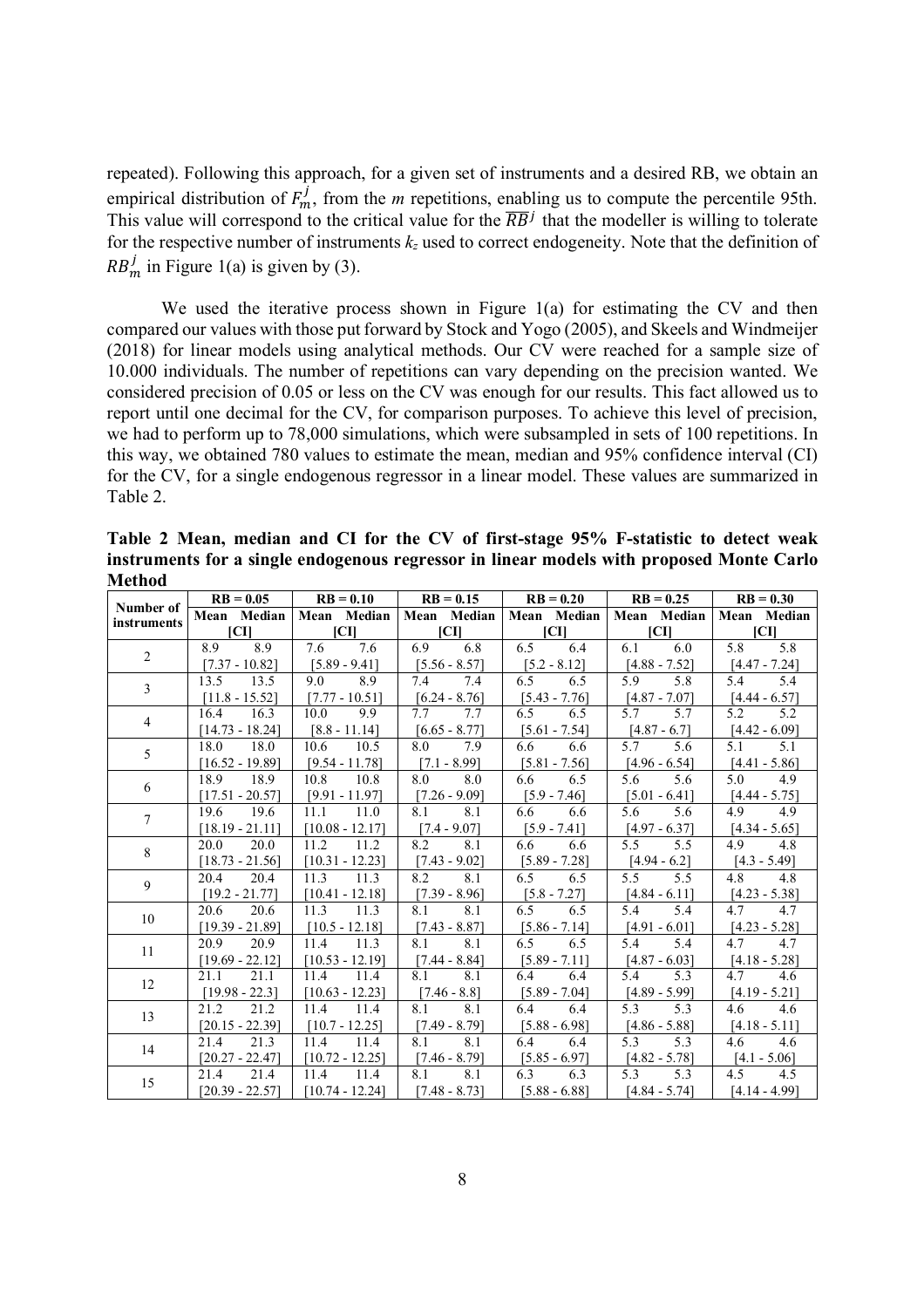The estimates show, first, that the means and the medians in linear models are almost identical, and that the 95% CI have widths that vary between 0.9 and 3.72 points. Comparing these simulated results with the findings of Stock and Yogo (2005) and Skeels and Windmeijer (2018), reported in Table 1, we note, first, that in both cases, the CV are larger as the desired RB decreases and the impact of the number of instruments (*kz*) also has the same form. Besides, the results of the mean and the median in Table 2 are virtually the same as the values reported in Table 1. Formally, we cannot reject the null hypothesis that the means of the CV obtained with our Monte Carlo approach are equal to those reported by Stock and Yogo (2005) and Skeels and Windmeijer (2018). This serves as a validation of the proposed Monte Carlo approach to the problem.

To further illustrate the case, Figure 3(a) shows boxplots for CV and confidence intervals as a function of the number of instruments, for  $RB = 0.05$  together with the respective values reported by Skeels and Windmeijer (2018). The black and blue dots depict the mean and the median (50th percentile) of all repetitions of the experiment in each boxplot. The abscissa shows the number of instruments  $k_z$ , whereas the ordinate corresponds to the critical value obtained in the validation process. As stated, the CV obtained with the Monte Carlo Method are almost indistinguishable from those of Skeels and Windmeijer (2018). The minor differences can be attributed to sampling and simulation errors and the difficulties involved in correcting econometric models with weak instruments. Therefore, the hypothesis that the CV coming from our simulation approach are the same as those proposed by Skeels and Windmeijer (2018) for linear models cannot be rejected. This confirms the validity of the proposed Monte Carlo approach in the case of linear models.



**Figure 3 Boxplot for CV and CI by number of instruments and RB 0.05 for (a) linear and (n) DC models** 

As discussed before, Skeels and Windmeijer (2018) were able to determine the CV for the case of *kz*=2 using the RB criteria, extending the work of Stock and Yogo (2005). This finding was significant, but it has not escaped controversy and it is even stated by the authors as an *ad-hoc* approximation. The problem is that the asymptotic analysis performed by these authors preclude determining the moments for the two instruments case (Stock and Yogo, 2005; Angrist and Pischke, 2009). Notwithstanding, our results with the Monte Carlo approach are fully concordant with those attained by Skeels and Windmeijer (2018) using asymptotic theory.

Beyond the  $k_z=2$  case, a more relevant situation for practice would be to provide recommendations for the single instrument case (namely  $k_z=1$ ), since in most practical applications finding even a single instrument is extremely hard. In this sense, it would be interesting to know if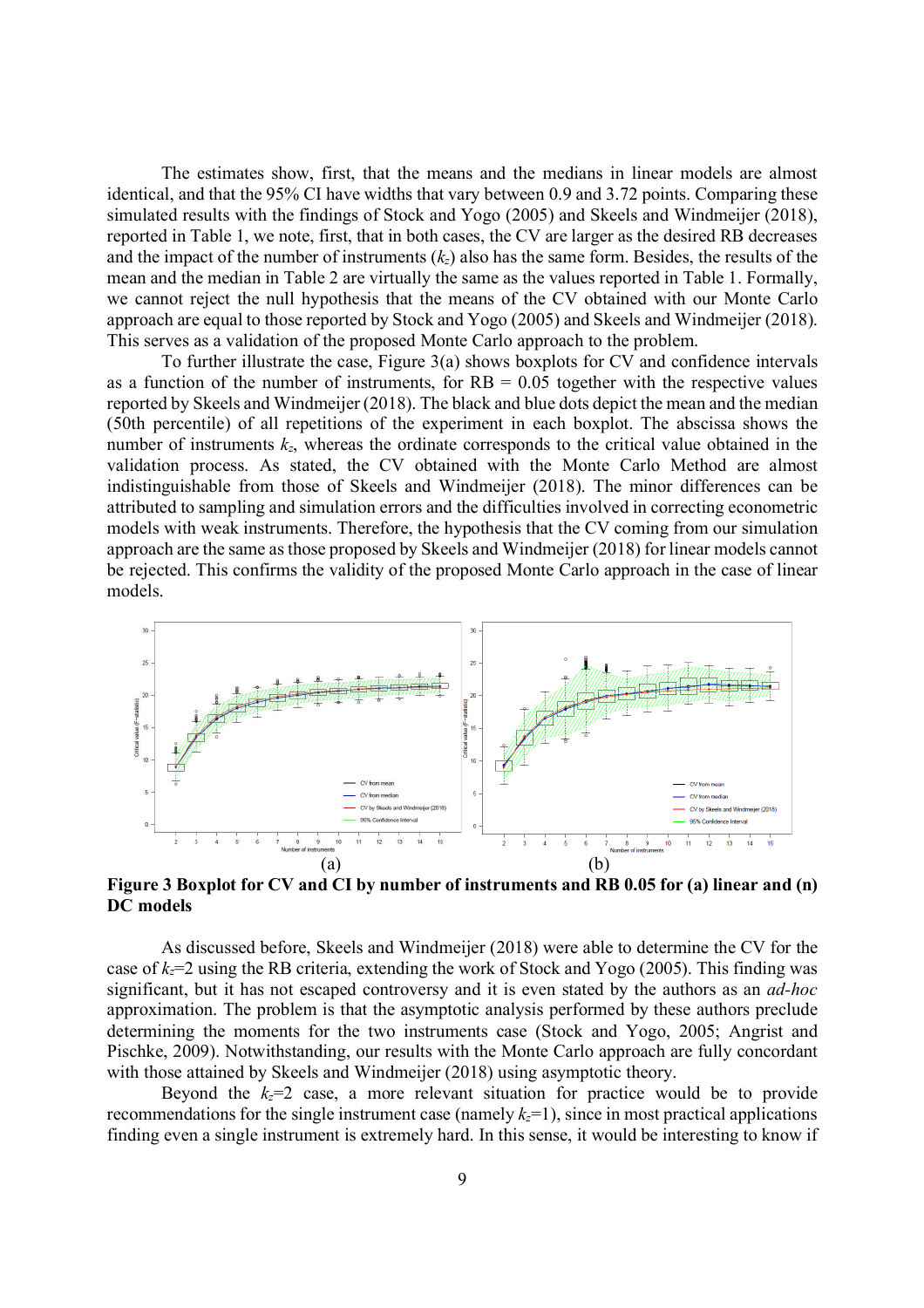the *rule of thumb* (F-statistic is less than ten), or if values "projected" from the results available for more instruments, would work. Looking at Tables 1, 2 and Figure 3(a), one would be tempted to say that this is the case, but a formal demonstration is missing. However, if  $k_z=2$  was controversial,  $k_z$ =1 seems out of the question. In their Appendix D, Skeels and Windmeijer (2018) explored the function's performance that defined their approximation for *kz*=1 and found CV that were significantly larger than those suggested by a simple extrapolation of the values in Table 1. As a preliminary validation of this seemingly weird result, they report the results of a Monte Carlo analysis for RB which values are 0.01, 0.05, 0.10 and 0.20.

Our Monte Carlo method has no limits in analysing the case of  $k<sub>z</sub>=1$  and a single endogenous variable. The mean, median and confidence intervals for critical values in this case from our simulation, are reported in Table 3.

**Table 3 Mean, median and CI for the CV of first-stage 95% F-statistic to detect weak instruments for a single endogenous regressor in linear models for**  $k_z = 1$ 

| Number of<br>instruments | $RB = 0.05$ |                   | $RB = 0.10$       |  | $RB = 0.15$      |                                                  | $RB = 0.20$      |      | $RB = 0.20$      |             | $RB = 0.30$      |        |
|--------------------------|-------------|-------------------|-------------------|--|------------------|--------------------------------------------------|------------------|------|------------------|-------------|------------------|--------|
|                          | Mean        |                   |                   |  |                  | Median   Mean Median   Mean Median   Mean Median |                  |      |                  | Mean Median | Mean             | Median |
|                          | ICII        |                   | ſСП               |  | TCH              |                                                  | TCH              |      | ICH              |             | CП               |        |
|                          | 40.7        | 41.1              | 25.3              |  | 20.2             | 19.9                                             | 18.9             | 18.7 |                  | 18.5        | 16.6             |        |
|                          |             | $[28.26 - 46.97]$ | $[15.44 - 32.84]$ |  | $[9.35 - 29.63]$ |                                                  | $[6.88 - 29.20]$ |      | $[6.48 - 24.40]$ |             | $[6.48 - 21.57]$ |        |

The boxplots displayed in Figure  $4(a)$  are drawn for the same simulation conditions described above for  $k_z \ge 2$ . As can be seen, the critical values reached with our empirical approach are far from those that would be suggested by a naive extension of the results for a larger number of instruments. They imply that the rule of thumb of  $F>10$  is far from being enough at least for this case, and the CV to consider should be three times larger than that. Interestingly, our results in this regard coincide with those reported by Skeels and Windmeijer (2018) in their Table A1 of Appendix D, confirming their (and our) results.



**Figure 4 Boxplot for CV when**  $k_z = 1$  **and RB=0.05 in (a) linear and (b) DC models** 

### **4. Application of the proposed Monte Carlo method to test for weak instruments in DCM**

To extend and adapt our empirical methodology to the case of DCM, we started by using a simple binary choice model. We assumed that the utility function *Uin* for alternative *i* and individual *n* followed the functional form shown in (10).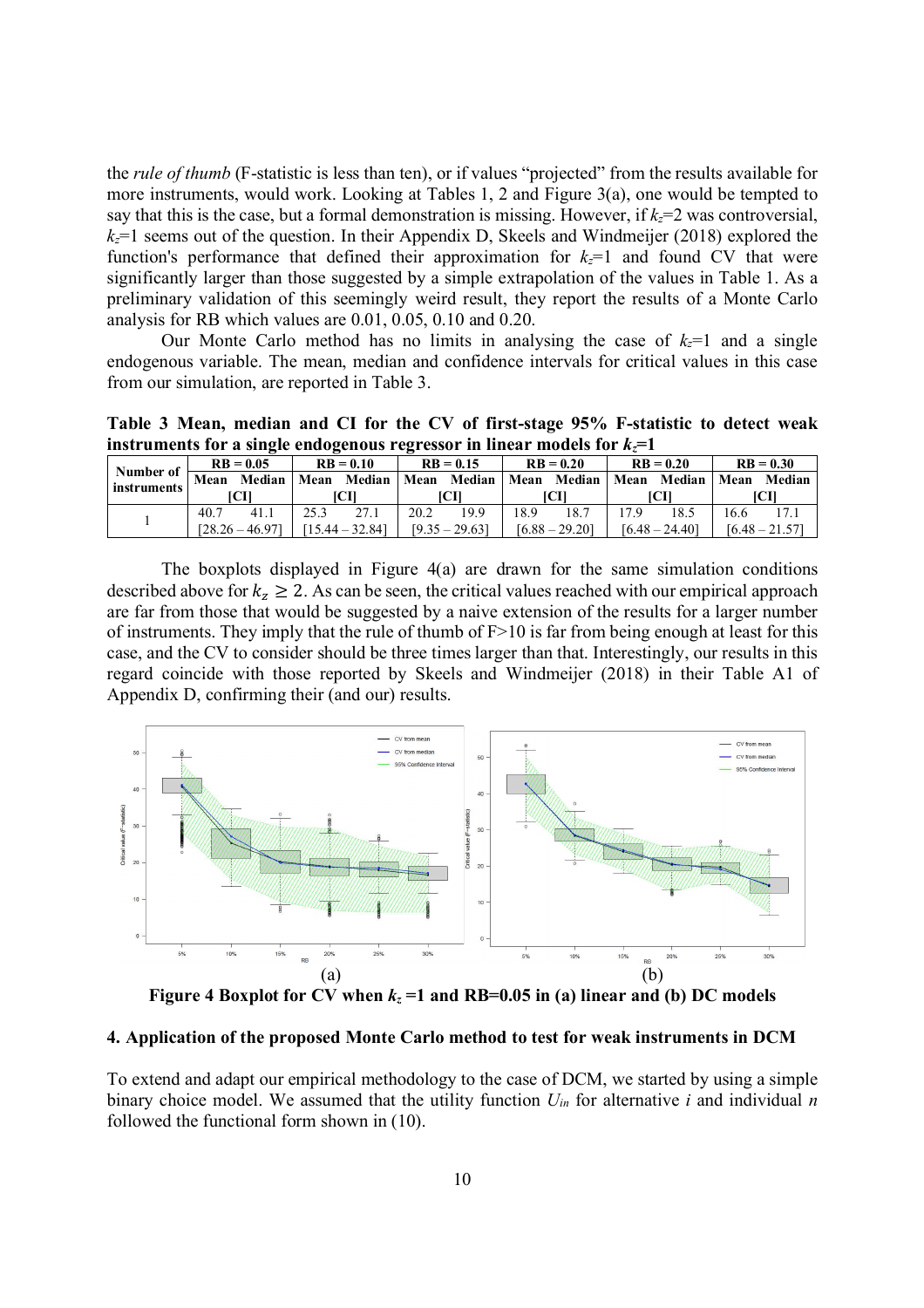$$
U_{in} = ASC_{i} + \beta_{c}c_{in} + \beta_{t}t_{in} + \varepsilon_{in}
$$
\n
$$
(10)
$$

where,  $c_{in}$  and  $t_{in}$  are explanatory variables of the model,  $\varepsilon_{in}$  is a Normal distributed error term, and  $ASC<sub>i</sub>$  is the alternative specific constant for alternative *i*. For simulation purposes, without loss of generality we assumed that the values of the parameters in (10) were as follows:  $ASC_i = 2$ ,  $\beta_t =$ 5 and  $\beta_c = 2$ . Given that the error term  $\varepsilon_{in}$  in (10) distributes Normal, the choice model is formally a Probit model. The model was estimated as a binary Logit to simplify estimation. This assumption can be made given that Lee (1982), Ruud (1983) and Cramer (2007) state that it is not a severe problem because it does not compromise the possibility to obtain consistent parameters up to a scale.

Afterwards, the data were generated using Monte Carlo simulation for a discrete choice model that suffers from endogeneity. Although our analysis was done for a binary Logit for simplicity, as will be shown below, it can be extended to multinomial DCM as will be seen later.

We built our simulation experiment for a single endogenous variable; in particular, we assumed that  $t_{in}$  in (10) was endogenous. Thus,  $t_{in}$  was constructed as a function of an intercept term  $(\alpha_0)$ , an instrument's matrix  $(z_{in})$  and an error term  $(\xi_{in})$ , as shown in (11). Again, we considered two instruments  $(z_{1in}$  and  $z_{2in}$ ). For the case of DCM, the findings achieved were estimated up to fifteen instruments.

$$
t_{in} = \alpha_0 + \alpha_{z1} z_{1in} + \alpha_{z2} z_{2in} + \xi_{in}
$$
 (11)

Endogeneity arises in our simulation because we generated correlation between the terms  $\varepsilon_{in}$  and  $\xi_{in}$ ,  $[corr(\varepsilon_{in}, \xi_{in}) = \rho \neq 0]$ . Therefore,  $t_{in}$  is correlated with  $\varepsilon_{in}$  in the utility function (10) and, by definition, endogeneity arises. We simulated the data for  $\rho=1$ , that is, the maximum level of correlation.  $c_{in}$ ,  $\xi_{in}$  and  $\varepsilon_{in}$  were simulated using independent and identically (*iid*) Normal (0,2) draws, whereas  $z_1$  and  $z_2$  distributed Normal (0,1) and the intercept term  $\alpha_0 = 1$ .

Following the same methodological approach used in the case of linear models above, we proposed the estimation of two models: one endogenous and one corrected. Again, the superscripts *END* and *CF* are used for the parameters coming from the endogenous and corrected models, respectively. The former is estimated using the functional form (12), which is not corrected for endogeneity.

$$
U_{in} = \widehat{ASC}_i^{END} + \widehat{\beta}_c^{END} c_{in} + \widehat{\beta}_t^{END} t_{in} + \varepsilon_{in}
$$
\n(12)

To correct for endogeneity in this case we use the two-stage CF method (Wooldridge, 2010). If the simultaneous procedure (also called Maximum Likelihood) is preferred, the reader can refer to Train (2009). The two-stage approach was used in this research because it involves a lower computational cost than the simultaneous procedure.

The first stage, shown in (13) consists in obtaining the residuals  $(\hat{\delta}_{in})$  from the OLS regression of  $t_{in}$  on the exogenous variables ( $c_{in}$ ) and the instruments ( $z_{in}$ ). In the second stage, the DCM is estimated considering  $\hat{\delta}_{in}$  (from the first stage) as an extra explanatory variable in the utility function (14). This two-stage procedure does not compromise estimator's consistency, which is guaranteed by the Slutsky theorem (Ben-Akiva and Lerman, 1985).

$$
t_{in} = \hat{\gamma}_t + \hat{\gamma}_{z1} z_{1in} + \hat{\gamma}_{z2} z_{2in} + \hat{\gamma}_c c_{in} + \delta_{in} \xrightarrow{OLS} \hat{\delta}_{in} = t_{in} - \hat{t}_{in}
$$
  
\n
$$
U_{in} = \widehat{ASC}_i + \widehat{\beta}_c^{CF} c_{in} + \widehat{\beta}_t^{CF} t_{in} + \beta_{\delta} \hat{\delta}_{in} + \tilde{\varepsilon}_{in}
$$
\n(14)

The iterative process flowchart to determine critical values in the case of DCM is displayed in Figure 1(b). The iterative process is the same for linear models shown above. However, as correcting for endogeneity in DCM implies a change of the scale in the estimators (Guevara and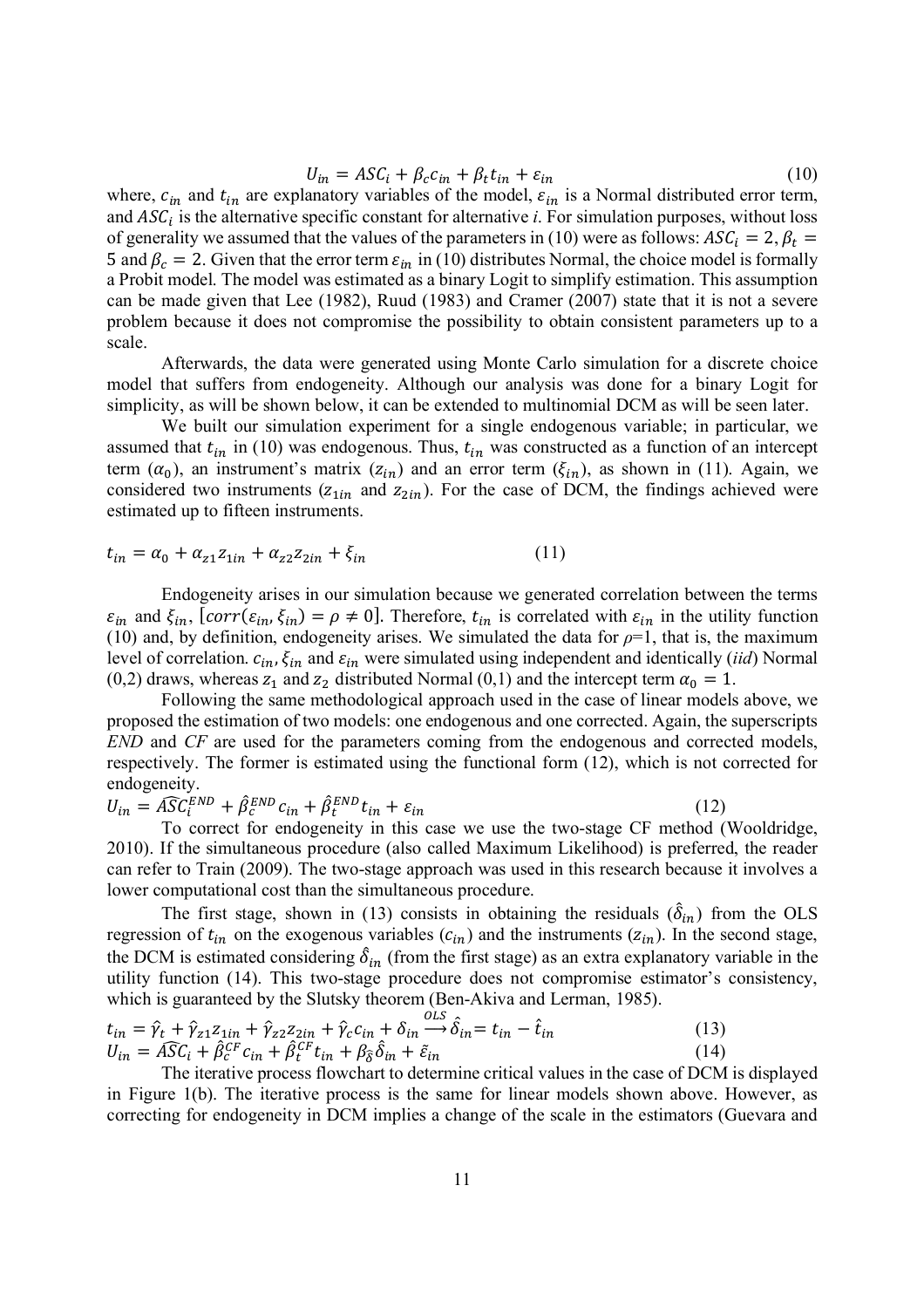Ben-Akiva, 2012), the ratio among parameters (i.e.,  $\beta_t/\beta_c$ ) must be checked instead of the parameters directly. Therefore, the proper equation in Figure 1(b) to calculate the  $RB_m^j$  for DCM suffers a change regarding the one shown in Figure 1(a).

Here, we continue considering a precision of 0.05 or less for the CV was enough for our results in DCM, for being able to report until one decimal for the CV. We also kept the same simulation settings designed for the case of linear models regarding sample size and number of repetitions. In this way, the estimates from the mean, median and 95% confidence interval (CI) for the CV, for a single endogenous regressor in DCM, are summarized in Table 4.

| нізи анісніз тог а зніўк снабуснова гедгеазог ні БСМ міні ргорозса мібніс Сагіб Менба |                   |                   |                 |                                                                                   |                 |                 |  |  |  |  |  |
|---------------------------------------------------------------------------------------|-------------------|-------------------|-----------------|-----------------------------------------------------------------------------------|-----------------|-----------------|--|--|--|--|--|
| Number of                                                                             | $RB = 0.05$       | $RB = 0.10$       | $RB = 0.15$     | $RB = 0.20$                                                                       | $RB = 0.25$     | $RB = 0.30$     |  |  |  |  |  |
| instruments                                                                           |                   |                   |                 | Mean Median   Mean Median   Mean Median   Mean Median   Mean Median   Mean Median |                 |                 |  |  |  |  |  |
|                                                                                       | <b>ICII</b>       | CI                | CI              | CI                                                                                | CI              | <b>ICII</b>     |  |  |  |  |  |
| $\overline{2}$                                                                        | 9.3<br>9.4        | 8.3<br>8.2        | 7.4<br>7.4      | 6.8<br>6.9                                                                        | 6.4<br>6.2      | 5.8<br>5.9      |  |  |  |  |  |
|                                                                                       | $[7.26 - 11.47]$  | $[6.15 - 10.09]$  | $[5.42 - 9.26]$ | $[4.90 - 9.12]$                                                                   | $[4.77 - 7.79]$ | $[3.71 - 7.61]$ |  |  |  |  |  |
| $\overline{3}$                                                                        | 13.5<br>13.4      | 8.8<br>8.8        | 7.3<br>7.2      | 6.6<br>6.5                                                                        | 5.9<br>5.8      | 5.3<br>5.5      |  |  |  |  |  |
|                                                                                       | $[10.71 - 16.75]$ | $[7.21 - 10.56]$  | $[5.95 - 9.16]$ | $[5.25 - 8.41]$                                                                   | $[4.56 - 7.63]$ | $[4.35 - 6.93]$ |  |  |  |  |  |
| $\overline{4}$                                                                        | 16.5<br>16.5      | 9.7<br>9.6        | 7.5<br>7.5      | 6.5<br>6.4                                                                        | 5.7<br>5.9      | 5.2<br>5.2      |  |  |  |  |  |
|                                                                                       | $[13.65 - 19.37]$ | $[7.98 - 11.72]$  | $[6.07 - 9.24]$ | $[5.22 - 8.03]$                                                                   | $[4.67 - 7.18]$ | $[4.17 - 6.43]$ |  |  |  |  |  |
| 5                                                                                     | 18.0<br>17.9      | 10.6<br>10.5      | 7.8<br>7.9      | 6.5<br>6.6                                                                        | 5.7<br>5.7      | 5.1<br>5.1      |  |  |  |  |  |
|                                                                                       | $[14.00 - 21.57]$ | $[8.51 - 12.87]$  | $[6.49 - 9.93]$ | $[5.50 - 8.30]$                                                                   | $[4.73 - 7.14]$ | $[4.19 - 6.30]$ |  |  |  |  |  |
| 6                                                                                     | 19.3<br>19.0      | 11.0<br>10.9      | 8.1<br>8.0      | 6.7<br>6.6                                                                        | 5.7<br>5.7      | 5.1<br>5.1      |  |  |  |  |  |
|                                                                                       | $[15.19 - 24.58]$ | $[8.87 - 13.17]$  | $[6.57 - 9.76]$ | $[5.47 - 8.19]$                                                                   | $[4.71 - 7.04]$ | $[4.25 - 6.14]$ |  |  |  |  |  |
| $\overline{7}$                                                                        | 20.0<br>20.0      | 11.4<br>11.2      | 8.1<br>8.2      | 6.7<br>6.6                                                                        | 5.7<br>5.7      | 5.0<br>5.0      |  |  |  |  |  |
|                                                                                       | $[17.33 - 23.44]$ | $[9.76 - 13.54]$  | $[6.85 - 9.62]$ | $[5.51 - 7.97]$                                                                   | $[4.70 - 6.82]$ | $[4.17 - 5.98]$ |  |  |  |  |  |
| $8\,$                                                                                 | 20.3<br>20.3      | 11.5<br>11.3      | 8.1<br>8.2      | 6.6<br>6.6                                                                        | 5.6<br>5.6      | 4.9<br>4.9      |  |  |  |  |  |
|                                                                                       | $[18.13 - 22.56]$ | $[10.01 - 13.48]$ | $[6.94 - 9.55]$ | $[5.46 - 7.76]$                                                                   | $[4.74 - 6.61]$ | $[4.18 - 5.82]$ |  |  |  |  |  |
| 9                                                                                     | 20.7<br>20.5      | 11.4<br>11.3      | 8.3<br>8.2      | 6.6<br>6.6                                                                        | 5.5<br>5.5      | 4.8<br>4.8      |  |  |  |  |  |
|                                                                                       | $[18.32 - 23.20]$ | $[10.09 - 12.99]$ | $[7.07 - 9.56]$ | $[5.57 - 7.62]$                                                                   | $[4.71 - 6.41]$ | $[4.11 - 5.63]$ |  |  |  |  |  |
| 10                                                                                    | 21.2<br>21.1      | 11.7<br>11.7      | 8.2<br>8.2      | 6.6<br>6.6                                                                        | 5.5<br>5.5      | 4.8<br>4.8      |  |  |  |  |  |
|                                                                                       | $[18.56 - 23.54]$ | $[10.55 - 13.05]$ | $[7.31 - 9.33]$ | $[5.70 - 7.48]$                                                                   | $[4.77 - 6.37]$ | $[4.12 - 5.46]$ |  |  |  |  |  |
| 11                                                                                    | 21.5<br>21.3      | 11.7<br>11.7      | 8.2<br>8.2      | 6.5<br>6.5                                                                        | 5.4<br>5.4      | 4.7<br>4.7      |  |  |  |  |  |
|                                                                                       | $[19.12 - 24.36]$ | $[10.32 - 13.39]$ | $[7.31 - 9.4]$  | $[5.70 - 7.38]$                                                                   | $[4.69 - 6.22]$ | $[4.04 - 5.41]$ |  |  |  |  |  |
| 12                                                                                    | 21.7<br>21.8      | 11.7<br>11.8      | 8.2<br>8.2      | 6.5<br>6.5                                                                        | 5.4<br>5.4      | 4.7<br>4.7      |  |  |  |  |  |
|                                                                                       | $[19.63 - 24.07]$ | $[10.40 - 12.78]$ | $[7.26 - 9.17]$ | $[5.77 - 7.20]$                                                                   | $[4.83 - 6.13]$ | $[4.13 - 5.29]$ |  |  |  |  |  |
| 13                                                                                    | 21.5<br>21.7      | 11.9<br>11.9      | 8.3<br>8.3      | 6.5<br>6.5                                                                        | 5.4<br>5.4      | 4.7<br>4.6      |  |  |  |  |  |
|                                                                                       | $[19.22 - 23.61]$ | $[10.78 - 12.95]$ | $[7.51 - 9.19]$ | $[5.90 - 7.29]$                                                                   | $[4.91 - 6.06]$ | $[4.14 - 5.26]$ |  |  |  |  |  |
| 14                                                                                    | 21.5<br>21.6      | 11.7<br>11.7      | 8.2<br>8.2      | 6.5<br>6.5                                                                        | 5.4<br>5.4      | 4.7<br>4.6      |  |  |  |  |  |
|                                                                                       | $[19.62 - 23.47]$ | $[10.77 - 12.70]$ | $[7.27 - 9.02]$ | $[5.82 - 7.19]$                                                                   | $[4.72 - 6.09]$ | $[4.05 - 5.24]$ |  |  |  |  |  |
| 15                                                                                    | 21.5<br>21.4      | 11.6<br>11.6      | 8.1<br>8.1      | 6.4<br>6.4                                                                        | 5.3<br>5.4      | 4.6<br>4.6      |  |  |  |  |  |
|                                                                                       | $[20.04 - 23.07]$ | $[10.72 - 12.50]$ | $[7.30 - 8.93]$ | $[5.74 - 7.02]$                                                                   | $[4.79 - 5.93]$ | $[4.07 - 5.11]$ |  |  |  |  |  |

**Table 4 Mean, median and CI for the CV of first-stage 95% F-statistic to detect weak instruments for a single endogenous regressor in DCM with proposed Monte Carlo Method**

As can be seen, the median and mean from the simulation tends to be the same or very similar. Notwithstanding, we recommended using the CV associated with the median, as this does not consider the exact locations of the values in a dataset, only their relative standing when they are ordered. Therefore, the median allows getting a better idea of a "typical" value given that it is not skewed by proportions of extreme observations known as outliers (Washington *et al*. 2020). The CI were estimated using the percentile empirical distribution directly (in our case 2.5% and 97.5%), to represent a CI at the 5% significance level (Davison and Hinkley 1997). In this way, if the F-statistic is lower than the critical value in Table 4, then the instruments used to correct for endogeneity in DCM can be considered weak. Our approach allows determining the CV for DCM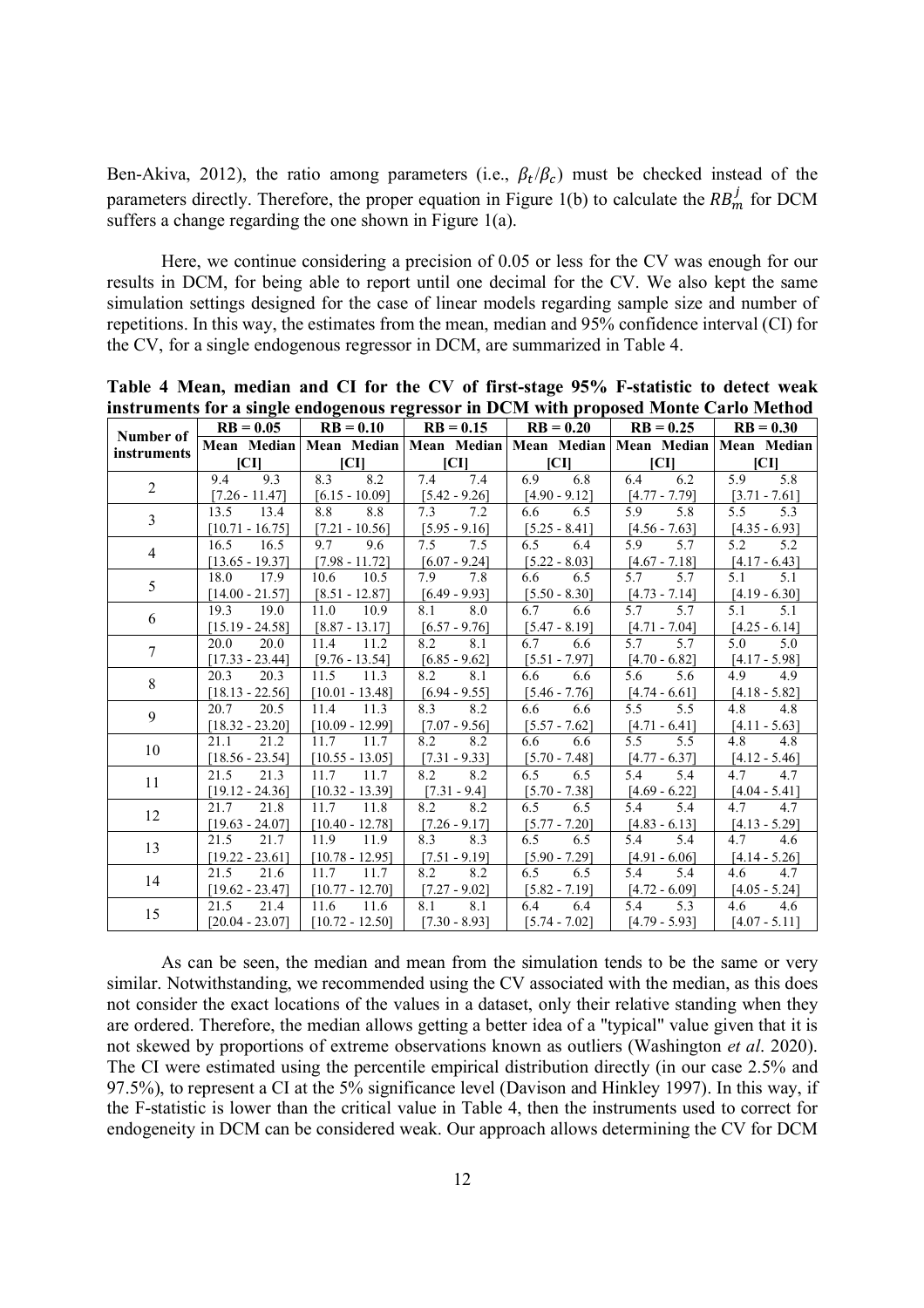in the case of  $k_z=2$  to  $k_z=15$  and RB from 0.05 to 0.30. The CV reported in Table 4 show, as expected, that as one moves across columns from left to right for each row, the CV becomes smaller. This finding is in line with that reported for linear models.

Figure 3(b) shows the boxplots for the CV estimated from  $k_z=2$  to  $k_z=15$  and RB=0.05. Again, the black and blue dots depict the mean and median (50th percentile) for all repetitions of the experiment. The CV for linear models estimated by Skeels and Windmeijer (2018) is shown as a red dot. The green dashed lines represent the upper and lower bounds of the CI. As can be seen, the mean and median reached in the simulation tend to be equal and differ in very few cases. Note that the dots representing the mean and median (black and blue lines, respectively) are contained within the CI. Thereby, it cannot be rejected the null hypothesis that the mean and median are the statistically same compared to the CV reached by Skeels and Windmeijer (2018) for the linear models.

Figure 3(b) shows the presence of outliers in the empirical distribution of the CV. This fact can be due to these values are reached as part of a random process from the Monte Carlo simulation. Besides, the correction process for endogeneity with weak instruments involves difficulties, especially in DCM. Many of these outliers can be seen when the  $k_z$  is six and seven. For these special cases, we recommended using the median instead of the mean.

As we have commented already, in practice it is difficult to find proper instruments to correct for endogeneity; in fact, finding at least one of them may be difficult or simply impossible (Guevara, 2015). In practical terms, it would be useful to know the CV from  $k<sub>z</sub> = 1$ . Given that we applied our methodological approach for linear models and reached CV for  $k_z = 1$  and a single endogenous variable, we decided to test the same simulation conditions but applied to DCM. There are no reasons to think that our methodological approach would not work under these conditions because it is well known that the CF method requires at least one instrument for each endogenous variable. Mean, median and CI for the CV achieved from our empirical approach for a single endogenous regressor in DCM are shown in Figure 4(b) and reported in Table 5.

**Table 5 Mean, median and CI for the CV of first-stage 95% F-statistic to detect weak instruments for a single endogenous regressor in DCM with proposed Monte Carlo Method**  for  $k_z = 1$ 

| Number of<br>instruments | $RB = 5\%$                                                 |      | $RB = 10%$        |      | $RB = 15%$        |      | $RB = 20%$        |      | $RB = 25%$        |             | $RB = 30\%$    |             |
|--------------------------|------------------------------------------------------------|------|-------------------|------|-------------------|------|-------------------|------|-------------------|-------------|----------------|-------------|
|                          | Mean<br>n Median   Mean Median   Mean Median   Mean Median |      |                   |      |                   |      |                   |      |                   | Mean Median |                | Mean Median |
|                          | ICH                                                        |      | ICH               |      | ſСП               |      | 1C11              |      | ICH               |             | ïСII           |             |
|                          | 42.7                                                       | 42.7 | 28.4              | 28.6 | 24.0              | 24.4 | 20.4              | 20.6 | 19.7              | 19.1        | 14.5           | 14.8        |
|                          | $[35.15 - 50.00]$                                          |      | $[23.35 - 33.34]$ |      | $[19.07 - 28.80]$ |      | $[13.05 - 24.62]$ |      | $[15.91 - 25.65]$ |             | 17.21 – 22.801 |             |

Interestingly, the CV estimated for the DCM has the same order of magnitude of those achieved for linear models. Skeels and Windmeijer (2018) recommend that their findings for  $k<sub>z</sub> = 1$ in linear models are useful for RB's absolute values less than 0.20. This suggestion is because the TSLS estimator coming from their simulation shows a standard deviation large. In our case, we achieved to reach CV from our methodological approach for RB to up 0.20, even 0.25 and 0.30. In any case, our results for  $k_z = 1$  in DCM are in line with those represented by Skeels and Windmeijer (2018) in Table A1 of Appendix D.

The experiments presented in this section consisted of binary logit models, but due to the large computational burden of the proposed approach, it was almost prohibitive. We consider that there is no reason for not extending our methodological approach from the binary to the multinomial DCMs. For illustrative purposes, we explored the impact of extending this analysis to a DCM with five alternatives. We kept the same simulation conditions used with the binary logit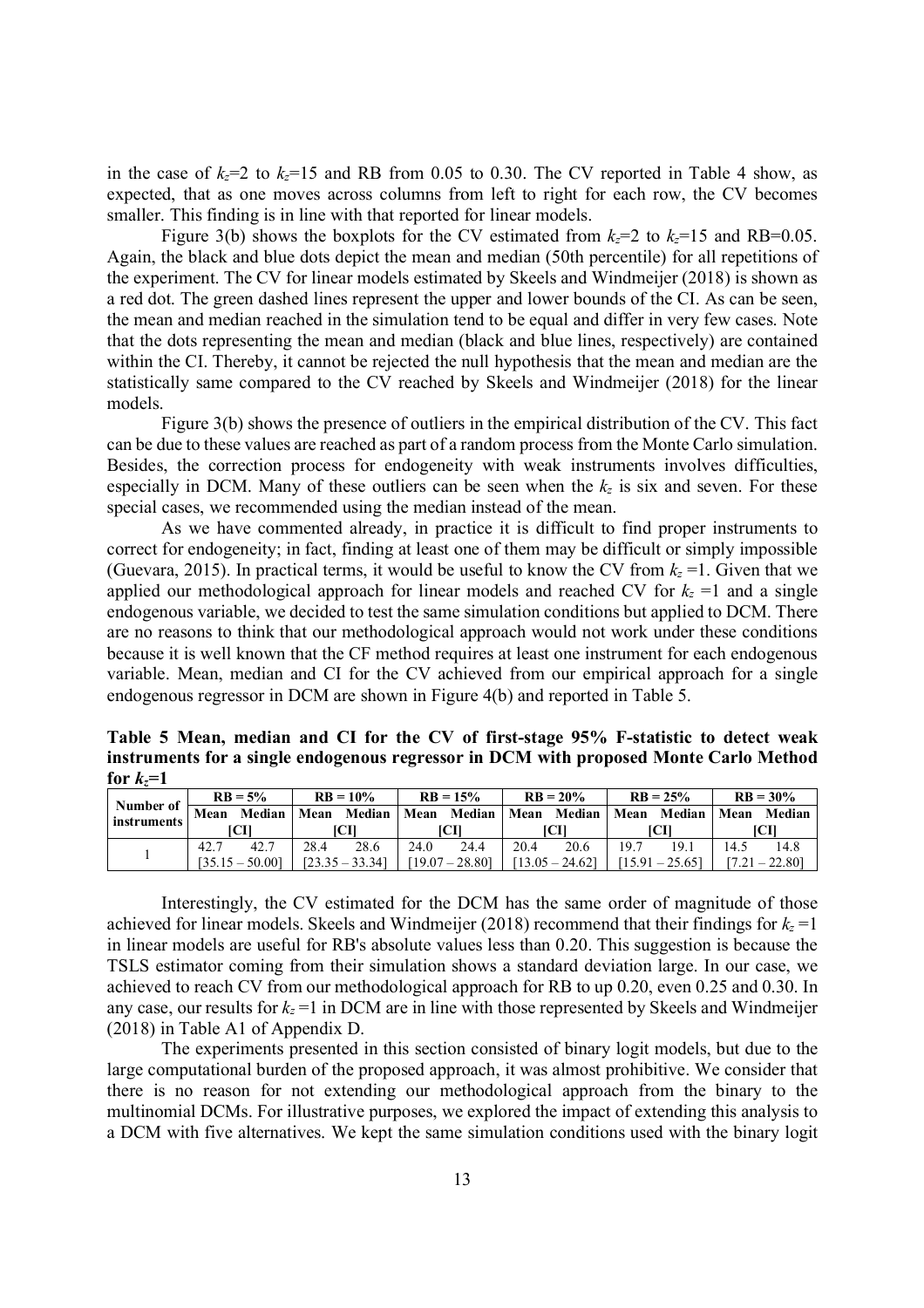model. We analyzed the case  $k<sub>z</sub>=6$  and RB=0.10. The findings shown in Table 4 for the binary logit model, we knew that the mean is 11.0, and the median is 10.9. The estimates of the mean and median for the case of the MNL of 5 alternatives,  $k_z=6$  and RB=0.10 are 11.04 and 10.93, respectively. We applied the t-statistics (Ortúzar and Willumsen, 2011, pages 341-342) to compare if the means and medians from binary and MNL models are the statistically same. This way, the H0 is accepted and determine that they are not statistically different from each other. Therefore, we can conclude that our findings can be extended to the case of logit models with multiple alternatives.

On the other hand, we also investigated the effects of the weak instruments on the estimators. For this, we did simulations for the case of RB=0.05 and  $k_z$ =5. The simulations' idea was to vary the values of  $\alpha_z$  that allowed to reach the mean and median reported in Table 4 (18.0) and 17.9, respectively). In this way, we obtained empirical estimator distributions with and without weak instruments, as can be seen in Figure 8 (b).



**Figure 8 Effect of the weak instruments on the estimator distribution in (a) linear and (b) DC models** 

As shown in Figure 8 (b), the abscissa corresponds to the ratio  $\hat{\beta}_t^{CF} / \hat{\beta}_c^{CF}$ , whose real value is 2.5 ( $\beta_t/\beta_c$ ), and it is shown as a black dashed line. On the other hand, the ordinate indicates the estimator density. As can be seen, when the instruments are strong (green line), the ratio of the estimator's sample distribution is centred on the real value (2.5), and it has relatively symmetrical tails. However, as  $\alpha_z$  decreases (and therefore F-statistic), the correction's quality worsens, the variance increases, and the estimator's sample distribution deforms. The red line corresponds to the estimator's sample distribution for the critical value when  $k_z = 5$  and the RB=0.05. Under these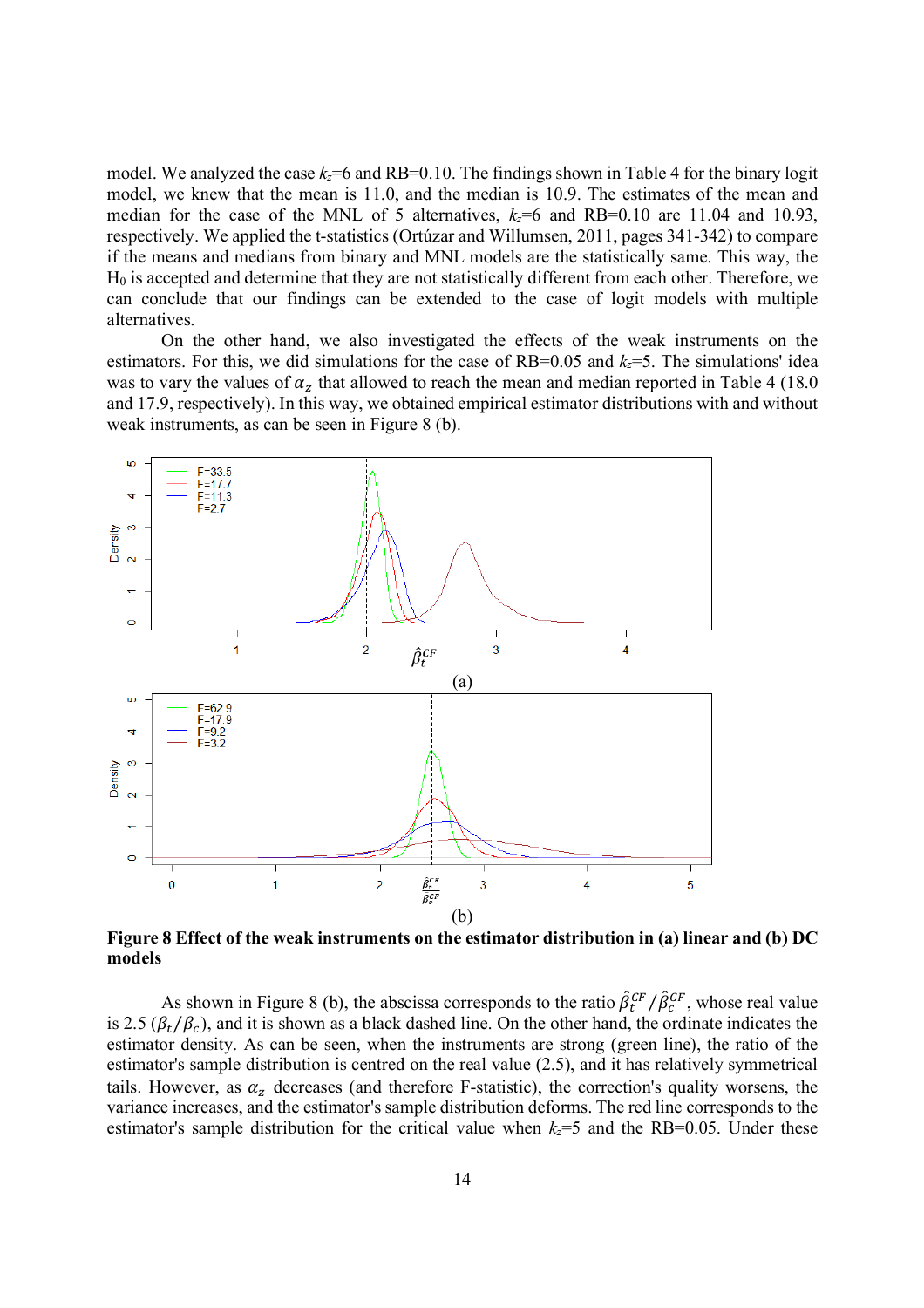conditions, the estimator's sample distribution still retains a defined "*bell*" shape of a Normal distribution. It is a relevant finding because this behaviour does not happen for the linear models, as shown in Figure 8(a). Apparently, for linear models affected by weak instruments, the sample distribution of the estimator does not deform. It seems that by decreasing the F-statistic, the variance increases slightly; however, the correction is not better. We think that these differences between linear models and DCM could be due to the scale's change in the estimators that involve the DCM (Guevara and Ben-Akiva, 2012).

### **5. Conclusions**

The effects of weak instruments have been extensively studied in linear models but not in-depth for DCM. Here, we address the problem contributing to bridge some research gaps and leave some open questions to be solved in this area. We believe that our findings will be useful in econometric modelling, especially in transport modelling, where this anomaly needs to be studied further. This research shows that it cannot be neglected the adverse effects of weak instruments in modelling. As in linear models, also in DCM, weak instruments affect the estimation of consistent parameters.

This paper provides three main contributions. First, we determined the CV from the Fstatistic coming from the CF approach first stage for linear and DCM with a single endogenous regressor using the RB criterion. For this, we extended the result found by Guevara and Navarro (2015) based on the findings of Stock and Yogo (2005) and improved by Skeels and Windmeijer (2018) in the case of the linear models. Our results are supported by the validation of our simulation approach for linear models and then applied to DCM. The CV for DCM are very similar to those found for linear models. Formally, we cannot reject the hypothesis that they are equal. For more details, the reader can refer to Table 2 and 4. Our research's additional contribution is finding the determination of the CV for  $k_z=1$  for a single endogenous variable in the linear model and DCM (See Tables 3 and 5). Our findings are in line with those reported by Skeels and Windmeijer (2018) in Table A1 of Appendix D. These findings are relevant, overall because in practice, there are difficulties often encountered in finding a sufficient number of instruments that fulfil the relevance condition. It is a significant and useful finding.

Second, we show evidence of the adverse effects of weak instruments on the DCM estimator's sample distribution. Some anomalies were found, such as quality loss of the correction for endogeneity, variance increase, and estimator's sample distribution deformation. This fact is relevant because of the effect on statistical inference (e.g. estimators, confidence intervals and tests of hypotheses). The results in linear models seem to be slightly different but not worse. To the best of our knowledge, these findings have not been discussed in the literature before. The CV depend strongly on the RB that the modeller is willing to tolerate and the *kz*. Our results also show a loss of Power as more RB is accepted.

The use of Monte Carlo experiments in our simulation proposal represents the third contribution. We determined that it works properly because the simulation proposal was validated in linear models and then extended to DCM. The validation stage showed that the CV for linear models from our approach presents a slight difference compared to those determined analytically and from asymptotic distributions (Stock and Yogo, 2005; Skeels and Windmeijer, 2018). Despite this, the hypothesis that the CV coming from the validation process with our simulation approach are the same regarding the CV reached by Skeels and Windmeijer (2018) for linear models cannot be rejected. We consider both approaches are proper.

Our findings are valuables; however, this research has some limitations. Possible research extensions are also proposed. The CV for DCM coming from Monte Carlo simulations, contrary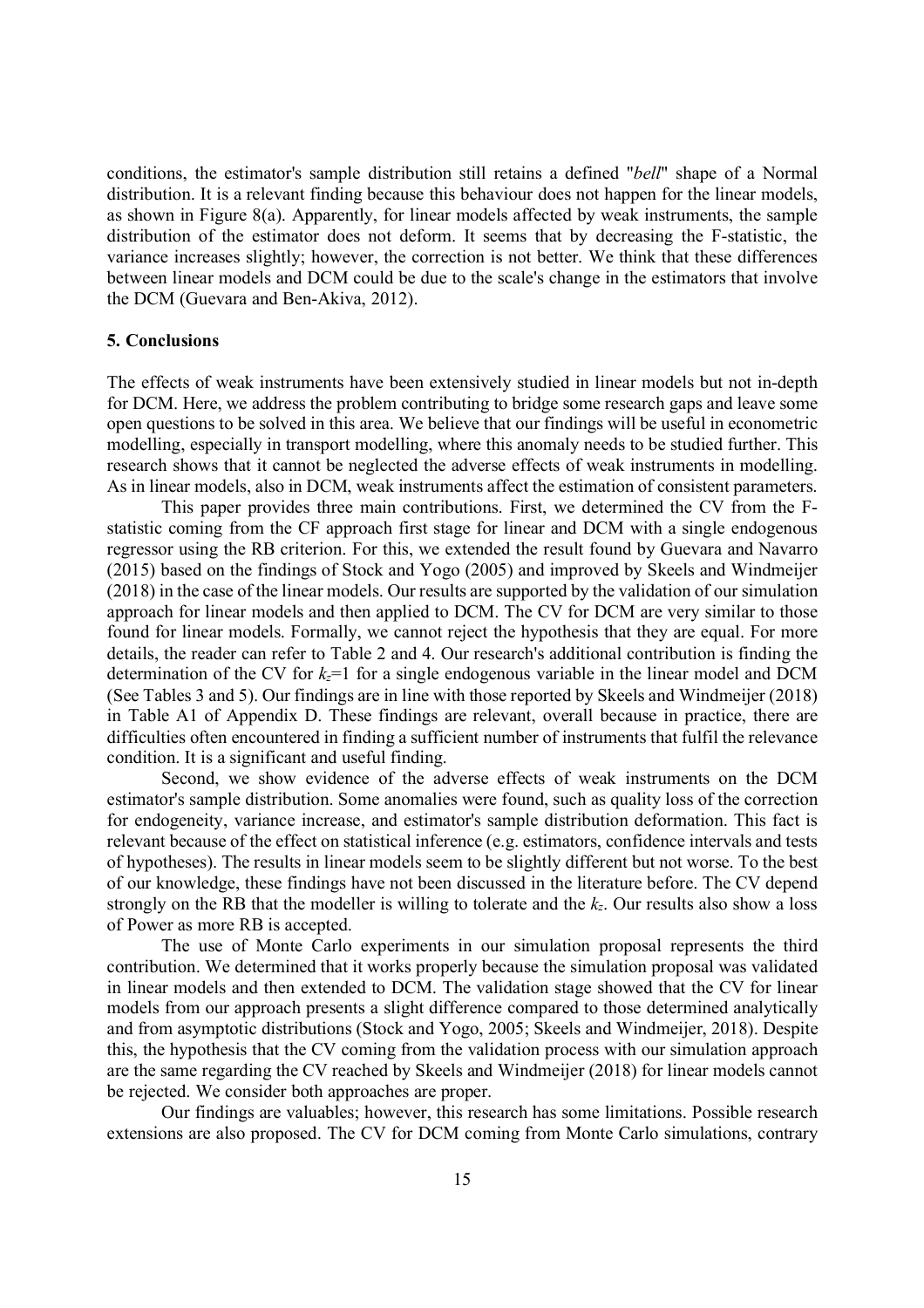to the analytic derivation made for linear models by Stock and Yogo (2005) and Skeels and Windmeijer (2018). We do not consider the size distortions of the Wald statistic. This criterion was considered by Stock and Yogo (2005). The CV determined are for a single endogenous regressor. Two or more regressor should be considered, which case the Cragg–Donald statistic would be proper instead of the F-statistic. We suggest other types of models and functional forms.

## **References**

- Andrews, I., Stock, J. H., and Sun, L. (2019). Weak Instruments in Instrumental Variables Regression: Theory and Practice. *Annual Review of Economics*, **11**, 727-753.
- Angrist, J. D., and Pischke, J. S. (2009). *Mostly Harmless Econometrics. An Empiricist's Companion*. Princeton and Oxford: Princeton University Press.
- Ben-Akiva, M. E., y Lerman, S. R. (1985). *Discrete choice analysis: theory and application to travel demand*. MIT press.
- Bound, J., Jaeger, D. A., and Baker, R. M. (1995). Problems with Instrumental Variables Estimation when the Correlation Between the Instruments and the Endogenous Explanatory Variable is Weak. *Journal of the American Statistical Association*, **90**, 443–450.
- Berry, S., Levinsohn, J. & Pakes, A. (1995). Automobile prices in market equilibrium. *Econometrica*, **63,** 841-890.
- Bresnahan, T.F. (1997). The apple-cinnamon cheerios war: valuing new goods, identifying market power, and economic measurement. In T.F. Bresnahan and R.J. Gordon (eds.), *The Economics of New Goods*, NBER Studies in Income and Wealth Number 58, The University of Chicago Press. Chicago.
- Cameron, A. C., and Trivedi, P. K. (2005). *Microeconometrics: methods and applications*. Cambridge university press.
- Cohen, J. (1988). *Statistical Power Analysis for the Behavioral Science*s. Lawrence Erlbaum Associates, Publishers, New York.
- Cragg, J. G., and Donald S. G. (1993). Testing Identifiability and Specification in Instrumental Variable Models. *Econometric Theory*, **9**, 222–40.
- Cramer, J. (2007). Robustness of Logit Analysis: Unobserved Heterogeneity and Mis-specified Disturbances. *Oxford Bulletin of Economics and Statistics*, **69**, 545-555.
- Davison, A. C., and Hinkley, D. V. (1997). *Bootstrap Methods and Their Application*, vol. 1. Cambridge University Press, Cambridge.
- Dinner, I. M., Heerde Van, H. J., and Neslin, S. A. (2014). Driving online and offline sales: The cross-channel effects of traditional, online display, and paid search advertising. *Journal of marketing research*, **51**, 527-545.
- Dufour, J. M., and Wilde, J. (2018). Weak identification in Probit models with endogenous covariates. *AStA Advances in Statistical Analysis*, **102**, 611-631.
- Godfrey, L. G. (1999). Instrument relevance in multivariate linear models. *Review of Economics and Statistics*. **81**, 550-552.
- Guerrero, T.E., Guevara, C.A., Cherchi, E., and Ortúzar, J. de D. (2020). Addressing Endogeneity in Strategic Urban Mode Choice Models. *Transportation*, https://doi.org/10.1007/s11116- 020-10122-y.
- Guevara, C.A. (2015). Critical assessment of five methods to correct for endogeneity in discretechoice models. *Transportation Research Part A*, **82**, 240–254.
- Guevara, C.A. (2018). Overidentification tests for the exogeneity of instruments in discrete choice models. *Transportation Research Part B: Methodological*, **114**, 241-253.